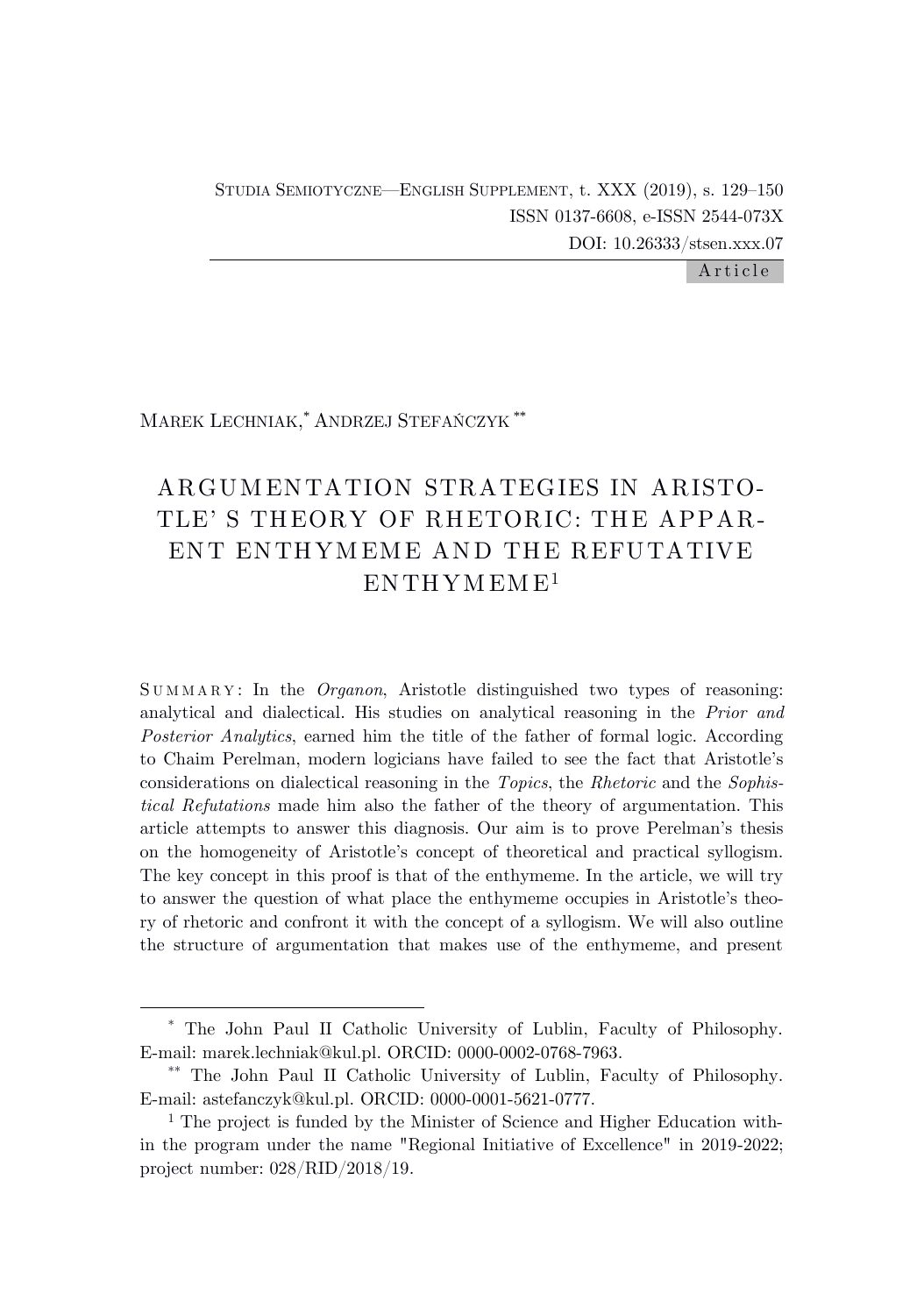two types of enthymemes discussed by Aristotle: the apparent enthymeme and the refutative enthymeme.

K E Y W O R D S : argumentation, enthymeme, syllogism, Aristotle's rhetoric, apparent enthymeme, refutative enthymeme, non-monotonic logics.

#### 1. THE ENTHYMEME AS A SYLLOGISM

Perelman points out that just as Peter Ramus drew a line between modern rhetoric and the art of argumentation (defining rhetoric as "the art of speaking well, the eloquent and decorative use of language"), also contemporary formal logic disregards the argumentative role of rhetoric and completely neglects dialectical reasoning. Perelman considers these two approaches to be erroneous, both substantively (because they ignore the function of logic as a tool for studying reasoning in all forms) and historically, as Aristotle applied one theory to both analytical and dialectical reasoning (Perelman, 2002, p. 13).

In fact, Aristotle in his *Rhetoric* points out two logical ways of reasoning that organize the subject of discourse: the enthymeme<sup>2</sup>(ἐνθύμημα) and the example (παράδειγμα). They are counterparts of a syllogism (deduction) and an induction as the methods by which we learn about the real world in philosophy and in science (*Rhet.,* 1356B 1–5), for "every belief comes either through deduction or from induction."<sup>3</sup> Due to the common modes of persuasion<sup>4</sup>—as Aristotle writes about enthymemes and examples—the speech and the speaker himself can be classified as "using either

<sup>2</sup> Unless marked otherwise, all citations from the *Rhetoric* come from *The Complete Works of Aristotle*—*Revised Oxford Translation*, Vol. 2, ed. by Jonathan Barnes, Princeton University Press 1984.

<sup>3</sup> In the original: ἅπαντα γὰρ πιστεύομεν ἢ διὰ συλλογισμοῦ ἢ ἐξ ἐπαγωγῆς (*APr,* 68b 13–14). Unless marked otherwise, all citations from the *Prior Analytics*, *Posterior Analytics*, *Topics* and *Sophistical Refutations* come from *The Complete Works of Aristotle*—*Revised Oxford Translation*, Vol.1, ed. by Jonathan Barnes, Princeton University Press 1984. The article uses the commonly accepted Bekker numbering.

<sup>4</sup> In the original: αἱ γὰρ πίστεις ἔτεχνόν ἐστι μόνον, τὰ δ᾽ ἄλλα προσθῆκαι... (Rhet., 1354a 13–14).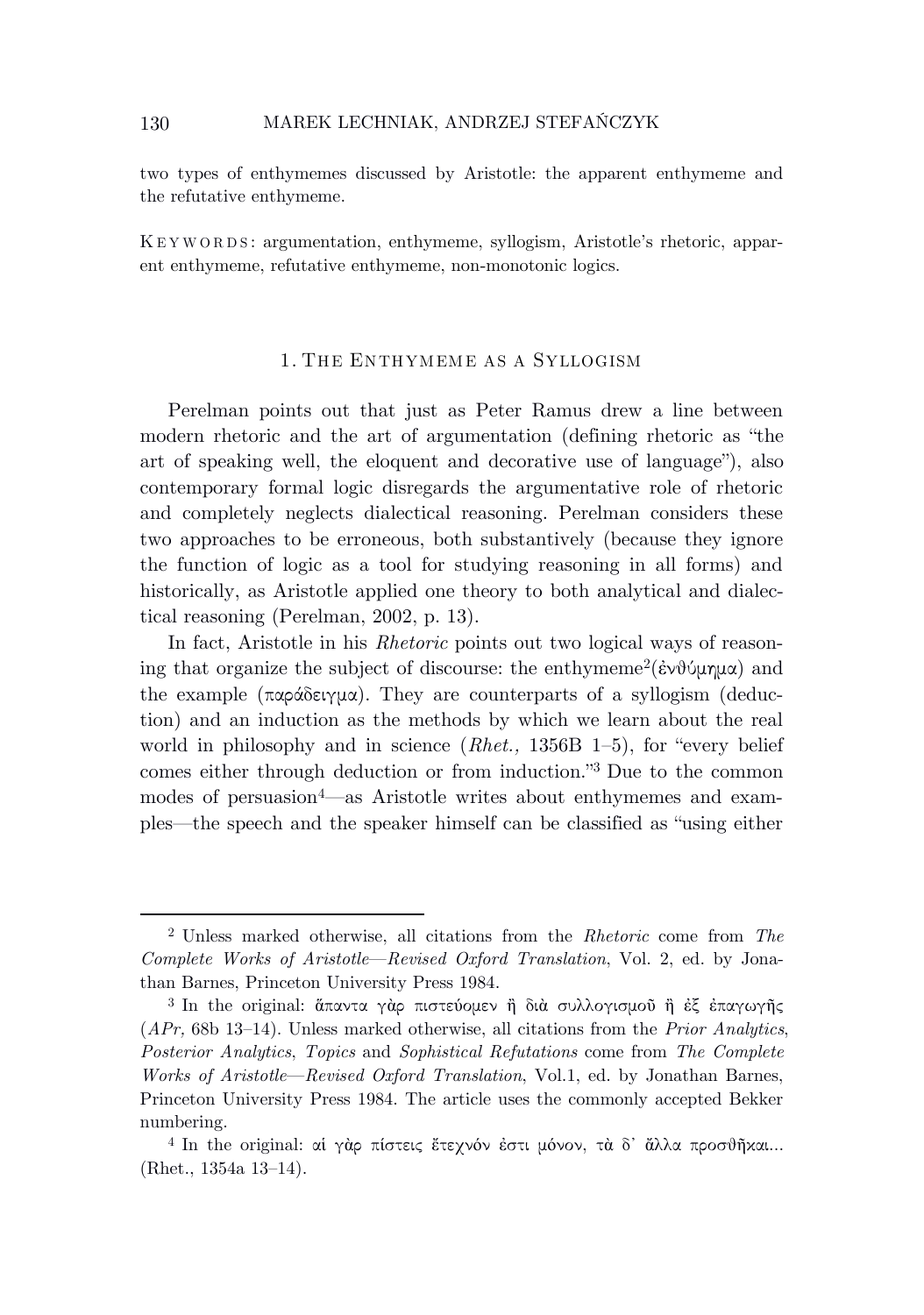enthymemes or examples.<sup>"5</sup> The rationale for using one method or the other is that:

induction is more convincing and clear: it is more readily learnt by the use of the senses, and is applicable generally to the mass of men, but deduction is more forcible and more effective against contradictious people (τοὺς άντιλογικοὺς ἐνεργέστερον). $^6$ 

The way Aristotle writes about the enthymeme in the *Rhetoric* and the amount of space he devotes to it clearly show how important this concept was for him.

What is an enthymeme? Although Aristotle states that enthymemes are "the substance of rhetorical persuasion" (*Rhet.,* 1354a 14–15), he fails to give a precise definition of an enthymeme.<sup>7</sup> This failure, however, is only apparent. The definition of an enthymeme is not given explicitly, but it can be inferred from Aristotle's logical works (the *Prior and Posterior Analytics*, the *Topics*) and from the *Rhetoric*. It is in the *Rhetoric* in particular that the relation between an enthymeme and a syllogism is often emphasized, <sup>8</sup> which, combined with Aristotle's logical texts, makes it possible to identify what an enthymeme is.

In the *Prior Analytics* and the *Topics* (*Top.*, 100a, 25ff, 165a 1 ff.), we can find a definition of syllogism (deduction), which goes as follows:

A deduction (συλλογισμός) is discourse in which, certain things being stated, something other than what is stated follows of necessity from their being so. I mean by the last phrase that it follows because of them and by this, that no further term is required from without in order to make the consequence necessary (*APr,* 24b 18–26).

This definition is so broad that it includes all forms of inference. On the other hand, when contrasted with another passage which says that "deduction is the more general; a demonstration is a sort of deduction (ἡ

<sup>5</sup> In the original: καὶ ῥήτορες ὁμοίως οἱ μὲν παραδειγματώδεις οἱ δὲ ἐνθυμηματικοί. (*Rhet.,* 1356b 27–28).

<sup>6</sup> *Top.* 105a 16–19; also *Rhet.,* 1356b 20–25 and *Top*. 157a 18–20.

<sup>7</sup> The lack of this definition in Aristotle's writings led W. D. Ross—one of the most eminent experts on Aristotle—to conclude that "the enthymeme is discussed in many passages of the *Rhetoric*, and it is impossible to extract from them a completely consistent theory of its nature" (Ross, 1949, p. 409).

<sup>8</sup> *Rhet.,* 1356a 22, b5; 57a 23; 94a 26; 95b 22; 00b 27 ff.; 02a 29 ff.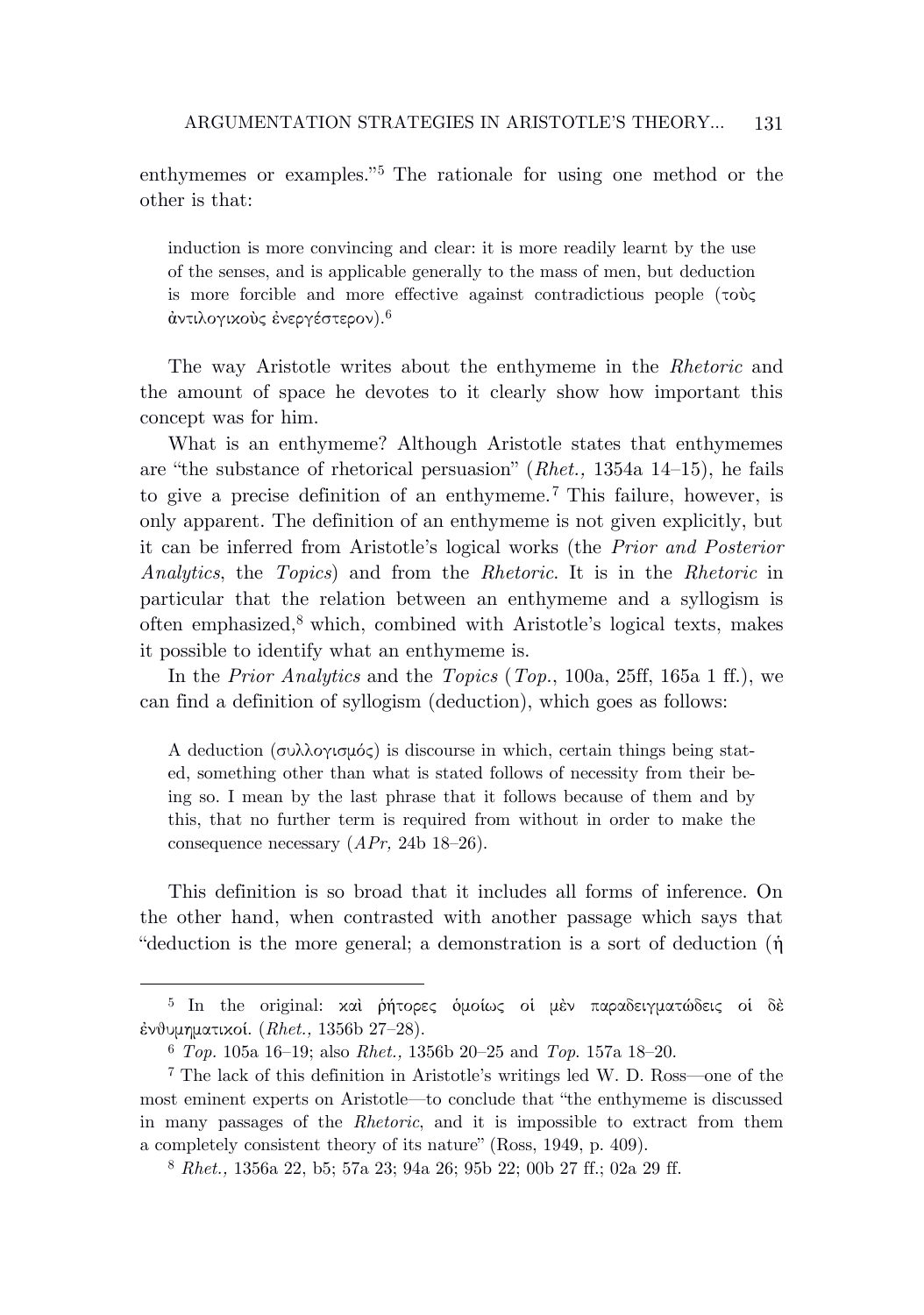μὲν γὰρ ἀπόδειξις συλλογισμός τις), but not every deduction is a demonstration" (*APr,* 25b 29–31), it can be seen that the term "syllogism/deduction" is broader and contains more than strictly scientific (apodeictic) demonstration. It is a kind of deductive reasoning as long as it preserves the structure implied by its definition. Thus, syllogisms can occur not only in formally scientific argumentation, but also in dialectical or rhetorical argumentation (Grimaldi, 1972, p. 85). <sup>9</sup> In the *Rhetoric*, Aristotle states that "the enthymeme is a sort of deduction", <sup>10</sup> and claims that "he who is best able to see how and from what elements a deduction is produced will also be best skilled in the enthymeme" (*Rhet.*, 1355a 8–14).

On the basis of the theory of knowledge presented in the *Posterior Analytics*, it can be seen that the difference between a deduction in science and the enthymeme lies in the nature of premises assumed in a demonstrative and in a rhetorical deduction. In a scientific deduction, premises must be true, primitive, immediate, more familiar, prior to, and explanatory of, the conclusion, <sup>11</sup> whereas in the enthymeme they can be either probable or necessary ( $\tau \in \mathcal{L}$ μήρια). The probability of premises and conclusions indicates the affinity of rhetoric with dialectic, the syllogism of which is based on premises that are generally accepted (ἐξ ἐνδόξων; *Top.*, 100a 27–100b 18). The premises used in enthymematic reasoning, most of which are probable, do not exhaust the possibility of using the enthymeme. This means that a discourse in rhetoric can go beyond what is probable knowledge. From this it follows that a rhetorical syllogism, because of the nature of its premises (probable or necessary), may occur as a dialectical syllogism or, sometimes, as a strictly scientific (apodeictic)

<sup>9</sup> According to I. Hacking, who is worth quoting here, "It is widely agreed that *Topics* and *Rhetoric* represent some of Aristotle's first courses of lectures [...] *Topics* is about dialectic, back and forth argument between peers. Rhetoric is the argument of an orator addressing an audience. [...] This has a corollary which I shall call 'Before logic': Aristotle had not yet discovered the syllogism at the time he lectured on rhetoric and dialectic ... The syllogism introduced a new ritual into argument, one [a ritual] that was not simply there to discover [in the times of *Rhetoric* and *Topics*]. What was [radically new] was what we now call a valid form of argument. If the premises are true, then the conclusion must be true too. Aristotle, in creating the theory of the syllogism, discovered what we call logical consequence and valid argument" (Hacking, 2013, p. 426).

<sup>10</sup> In the original: ἐνθύμημα μὲν ῥητοπικὸν συλλογισμόν (*Rhet.,* 1356b 4–5).

<sup>11</sup> In the original: ἀληθῇ, πρῶτα καὶ ἄμεσα, γνωριμώτερα καὶ πρότερα καὶ αἴτια τοῦ συμπεράσματος (*APo,* 71b 19).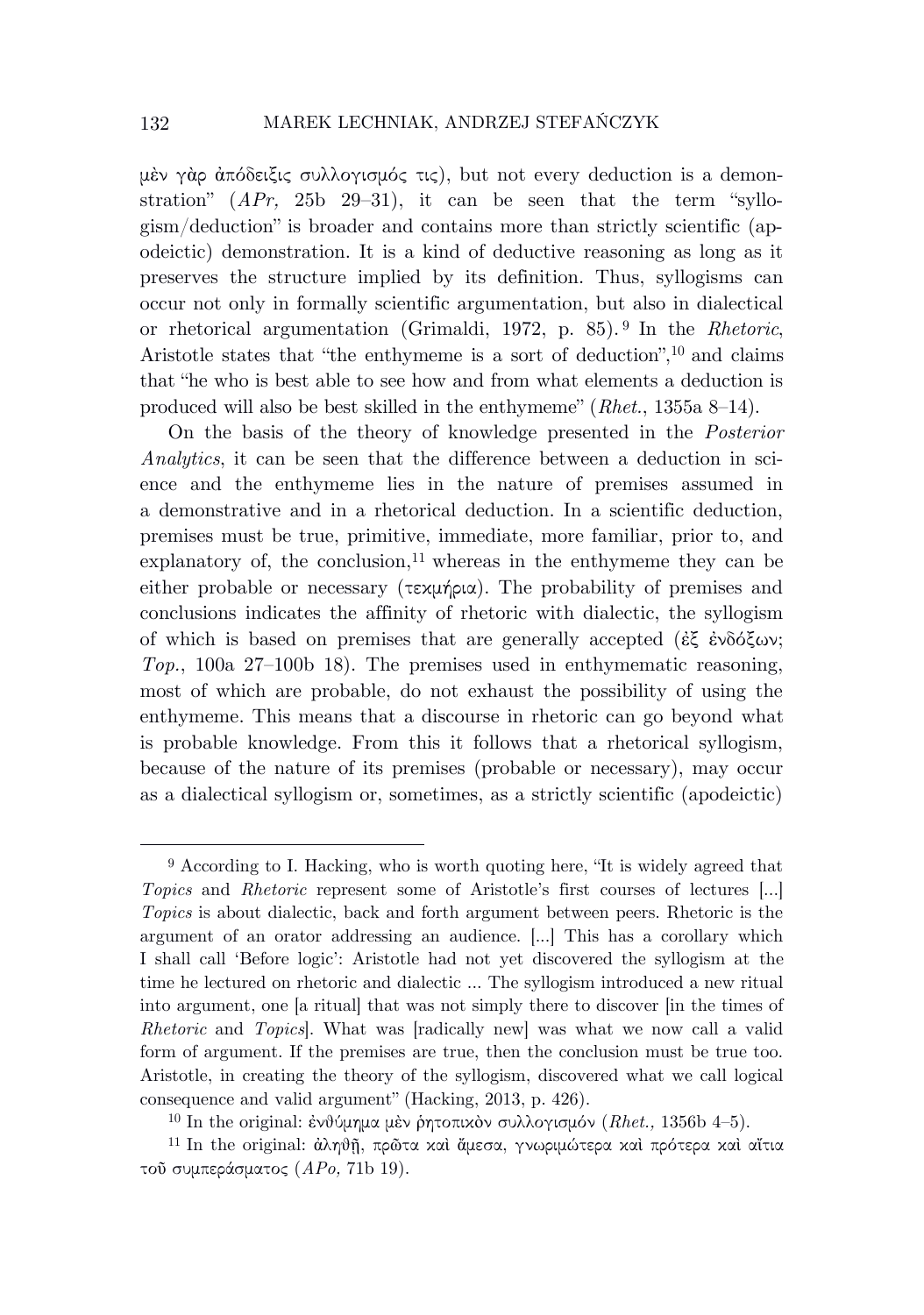syllogism. Hence, the enthymeme seems to be a form of inference which may partake of both the nature of the dialectical and the scientific syllogism (Grimaldi, 1972, p. 86).

The question arises, however, about the formal construction of an enthymeme.<sup>12</sup> Aristotle's comments do not indicate that he considered the enthymeme to be an ordinary syllogism of three statements. Hence, a rhetorical syllogism has been commonly treated as a syllogism truncated in form, a syllogism with a suppressed premise or an omitted conclusion (Bitzer, 1959, p. 143).<sup>13</sup> Nevertheless, Aristotle's statements in the *Rhetoric* do not permit one—as it seems—to make this condition necessary when defining an enthymeme. Aristotle repeatedly pointed out that it was possible to omit a conclusion or leave out the major premise, but he did not treat this as the *sine qua non* condition for the enthymeme. The following passage from the *Rhetoric* can serve as an example:

The enthymeme must consist of few propositions, fewer often than those which make up a primary deduction; For if any one of these propositions is a familiar fact, there is no need even to mention it, the hearer adds it himself. (*Rhet.,* 1357a 16–17)

These comments set a pragmatic condition for effective argumentation; namely we should not introduce premises that are unnecessary (from the point of view of the recipients), for instance, the premises that are obvious, as in the example with the winner at the Olympic games.<sup>14</sup> Aristotle's view on the form of an enthymeme is well summarised in his statement that enthymemes should be "as compact as possible" (*Rhet.,* 1419a 18–19); the enthymeme should be a brief, direct and condensed inference in the shortest possible form.<sup>15</sup>

<sup>12</sup> Bitzer's paper (1959) provides an overview of the main approaches to this problem.

<sup>13</sup> The enthymeme is treated in this way by Cope, Baldwin, and De Quincey, to name a few; and also in most textbooks on logic (cf. e.g. Lechniak, 2012, p. 212).

<sup>14</sup> "For instance, to prove that Dorieus was the victor in a contest at which the prize was a crown, it is enough to say that he won a victory at the Olympic games; there is no need to add that the prize at the Olympic games is a crown, for everybody knows it" (*Rhet.,* 1357a 18–21).

<sup>15</sup> Aristotle's exposition on maxims as a means of persuasion points to this as well. "Now an enthymeme is a deduction [...], it is therefore roughly true that the premisses or conclusions of enthymemes, considered apart from the rest of argument, are maxims" (Rhet., 1394a 26–28). A maxim is transformed into a full en-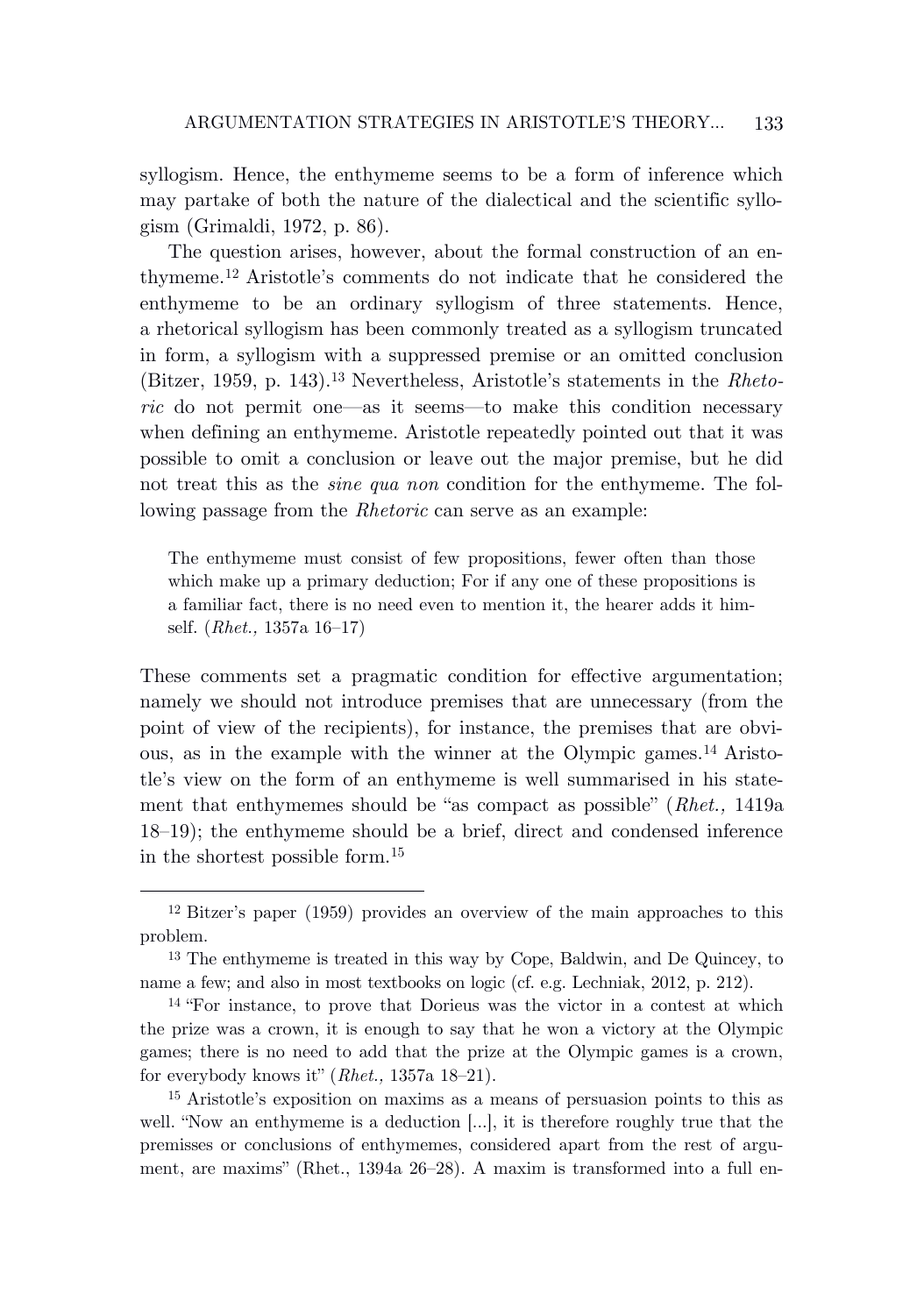This requirement, that enthymemes should be as much condensed as possible is determined by the factor which always plays a key role in a rhetorical speech, namely the presence of the audience. Aristotle, as Grimaldi notes (1972, p. 88), is concerned here that the auditors acquire the knowledge and understanding of the subject of a speech, an understanding that he calls μάθησις ταχεῖα (a quick, comprehensive grasp of the problem).<sup>16</sup> "A quick grasp of the problem"—as he writes in Book III of the *Rhetoric*—is achieved in three ways: 1) by enthymeme with respect to thought, 2) by antithesis with respect to style (antithetic style), and 3) in language by metaphor (*Rhet.*, 1410b 27–36). Thus, Aristotle focuses on three components of speech: thought, language, and style. The enthymeme does it by the way in which it organizes the thought; the clarity of style does it by the way in which the idea is emphasized by the sentence structure; in language, in turn, it is the structure of analogy in the metaphor, which results in "a quick grasp" (μάθησις ταχεῖα). The relation between enthymeme and antithetic style is emphasized by Aristotle's statement that "so too in enthymemes a compact and antithetical utterance passes for an enthymeme, such language being the proper province of enthymeme (χώρα ἐστιν ἐνθυμήματος)" (*Rhet.,* 1401a 4–6). The antithesis is based on the relation between two concepts or premises, thanks to which we can move directly from a concept that is known to a new one, or from a premise already known to a lesser known one. As Hacking points out, there is a fundamental practical difference between dialectic and rhetoric.

Rhetoric is concerned with discourse addressed to an audience and audiences have short attention spans. That is why, long arguments should be avoided. Because of this need for brevity, agreed common knowledge is always the best starting point. When the orator is familiar with the audience, most of the premises can be assumed, not stated. Dialectic, by contrast, is argument between two parties. It is back and forth. Steps can be recalled, repeated, defended, and criticized, collectively or one by one. Dialectic is dialogue. Rhetoric is monologue (Hacking, 2013, p. 429).

The stylistic construction of an utterance (antithetic style) and the form of an enthymeme (where one premise is omitted), focus above all on the simplicity and directness which are necessary for the audience to un-

thymeme when the reason or justification for a given statement that forms a premise or a conclusion, is added.

<sup>16</sup> *Rhet.,* 1410b, 10–12, 20–21, 25–26; 1400b, 31–34; 1357, 21.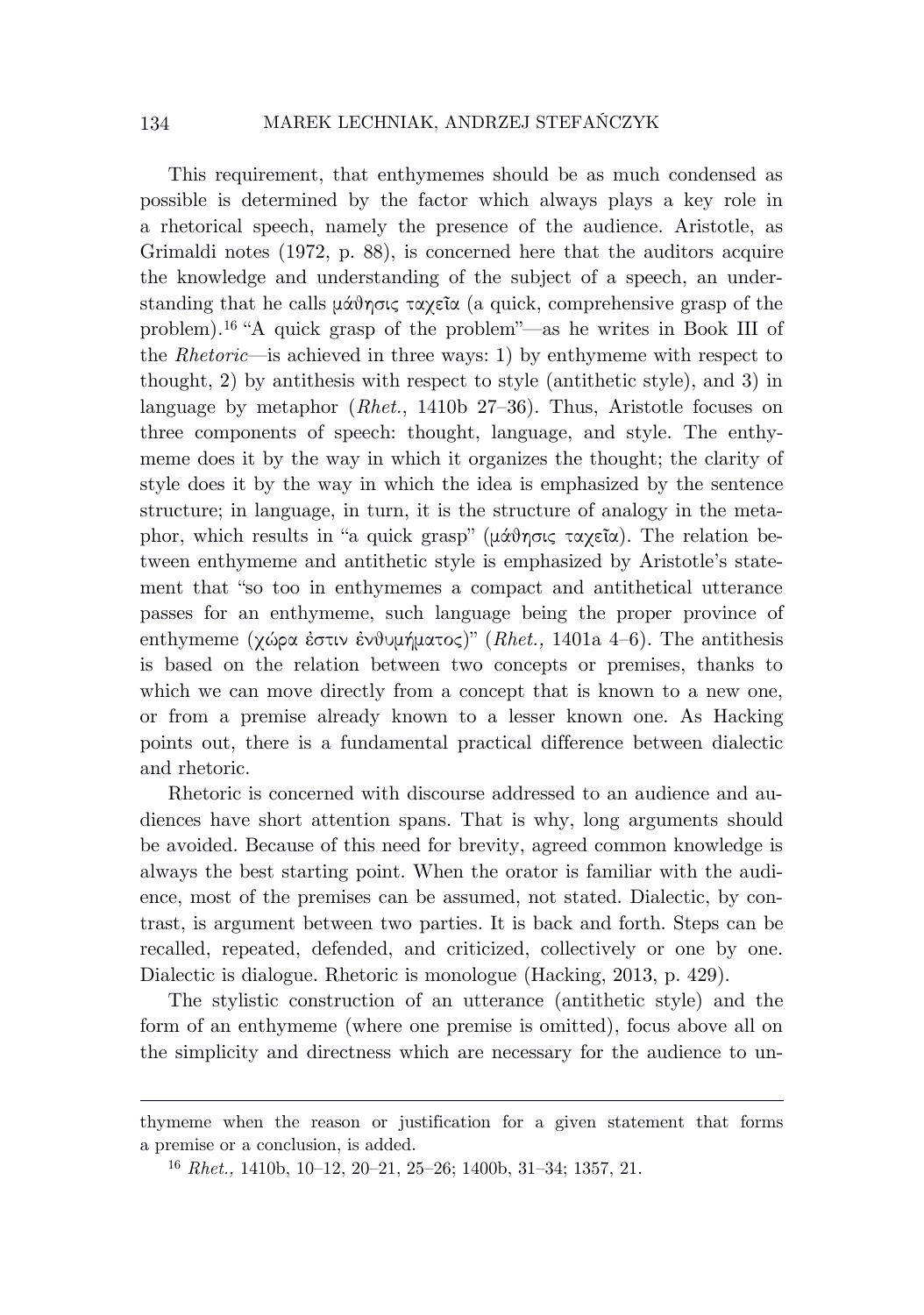derstand the utterance. Introducing a complete deduction into the theory of rhetoric, could prevent the audience from understanding the message or, at the very least, would make this understanding difficult. Thus, a proposition is omitted in the enthymeme because of some *praxis* and because it is obvious. It exists, yet it is not explicitly stated. In this sense, formally speaking, the enthymeme is a normal syllogism, but it differs from a dialectical and demonstrative syllogism in assumed premises, or in the way the statements implied in the conclusion are qualified.

#### 2. ARGUMENTATION BY ENTHYMEME

For Aristotle, the fundamental difference between different kinds of syllogisms lies in the type of knowledge that is obtained in the conclusion. "Now the materials of enthymemes are probabilities and signs, so that each of the former must be the same as one of these" (*Rhet.*, 1357a 32–33). This remark is complemented by the statement that "enthymemes are based upon one or other of four things: a) probabilities ( $\varepsilon$ ixó $\zeta$ ), b) examples (παράδειγμα), c) evidences (τεκμήριον), d) signs (σημεῖον)" (*Rhet.*, 1402b 12–14). These "four things", however, can be reduced to just two. An example may be a source of enthymeme insofar as it can give you, on the basis of similar cases, a probable universal principle or truth from which you may then argue by the use of enthymeme to a particular inference (*Rhet.*, 1402b 15–17). An example gives *the universal* by that flash of insight by which we pass from knowledge of a particular fact to direct knowledge of the corresponding principle (Grimaldi, 1972, p. 104). In this context, it should be viewed as the basis for educing a universal proposition or principle. Evidence, on the other hand, is in fact a kind of sign because "of signs, one kind bears the same relation as the particular bears to the universal, the other the same as the universal bears to the particular. A necessary sign is an evidence (τεκμήριον), a non-necessary sign has no specific name (ἀνώνιμον)."<sup>17</sup> So, we are left with an enthymeme that is based on probabilities (ἐξ εἰκότων) and an enthymeme that draws its premises from signs (ἐκ σημείων).

<sup>17</sup> *Rhet.,* 1357b, 1–7. Podbielski renders the term *tekmerion* (τεκμήριον) as "evidence" in the sense of a necessary sign; for example, the presence of milk is a necessary sign that a woman is pregnant or has recently borne a child, which should be distinguished from a probable sign (for instance, the paleness of a woman may indicate pregnancy, but not necessarily, because it may also be a symptom of something completely different).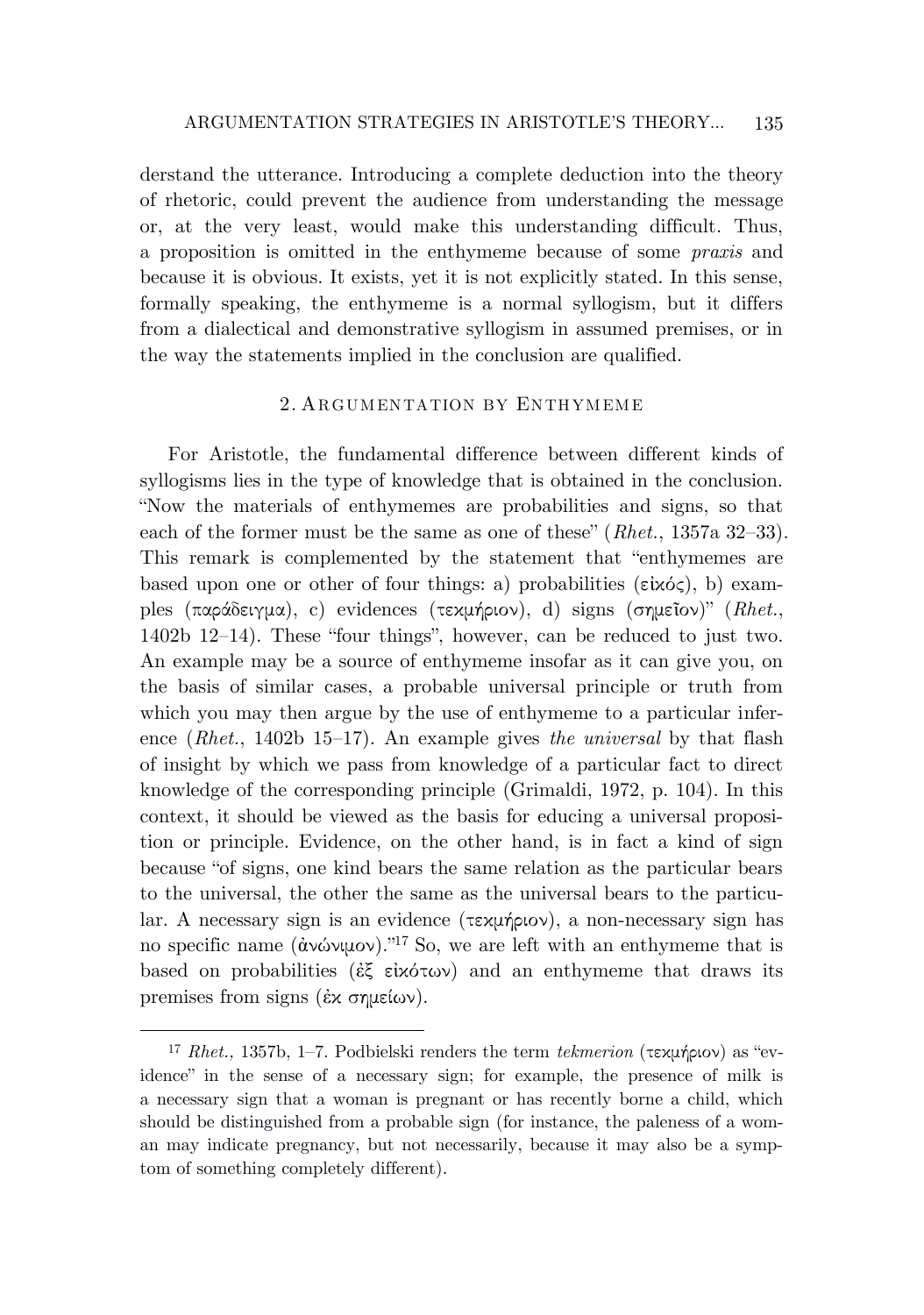The differences between these two types of enthymeme are pointed out in the *Prior Analytics*: "*eikos* and *semeion* are not identical, a probability is a reputable proposition (ἔνδοξος) […], a sign is meant to be a demonstrative proposition, either necessary or reputable (πρότασις ἀποδικτικὴ ἀναγκαία ἢ ἔνδοξος)"(*APr*, 70a 3–8). The difference between these two sources is ultimately based on the kind of knowledge obtained when we use either *semeion* or *eikos*. An enthymeme built upon a probability (εἴκοτα)—as Grimaldi notes (Grimaldi, 1972, p. 105 ff)—will give what is called the *ratio essendi* of the fact stated in the conclusion, that is the explanation why this conclusion actually is. In other words, premises contain the reasons for the fact stated in the conclusion. On the other hand, an enthymeme built upon signs (σημεῖα) indicates the *ratio cognoscendi* of the fact stated in the conclusion; i.e., it indicates a symptom from which this fact can be inferred, as it is in the proof from signs in the first figure.

In order to get a good understanding of this distinction between *ratio essendi* and *ratio cognoscendi*, it is necessary to review Aristotle's theory of syllogism in more detail. Aristotle differentiated three syllogistic figures, <sup>18</sup> namely:

| Figure I | Figure II  | Figure III |
|----------|------------|------------|
| B is A   | B is A     | C is A     |
| C is B   | C is A     | $C$ is $B$ |
| C is A   | $C$ is $B$ | B is A     |

The methodological function of each premise is determined by the function of terms in a syllogism.<sup>19</sup> When analysing the role of terms in a syllogism, we can distinguish their logical function and the function "from the thing". The first one refers to the place that a term takes in a given syllogism (especially when it comes to the middle term, which

<sup>&</sup>lt;sup>18</sup> Figure IV, which combines the remaining generally valid syllogistic modes, was given by Galen. Obviously, the above diagram shows only how the terms are located in relation to one another—premises and a conclusion can be both universal and particular, affirmative and negative.

<sup>19</sup> Obviously, from the purely formal side, there is no difference between major and minor premises (as premises exist in conjunction, and this is alternating); the findings on the role of premises in a syllogism are based on Achmanow's explication (Achmanow, 1965, pp. 224–237).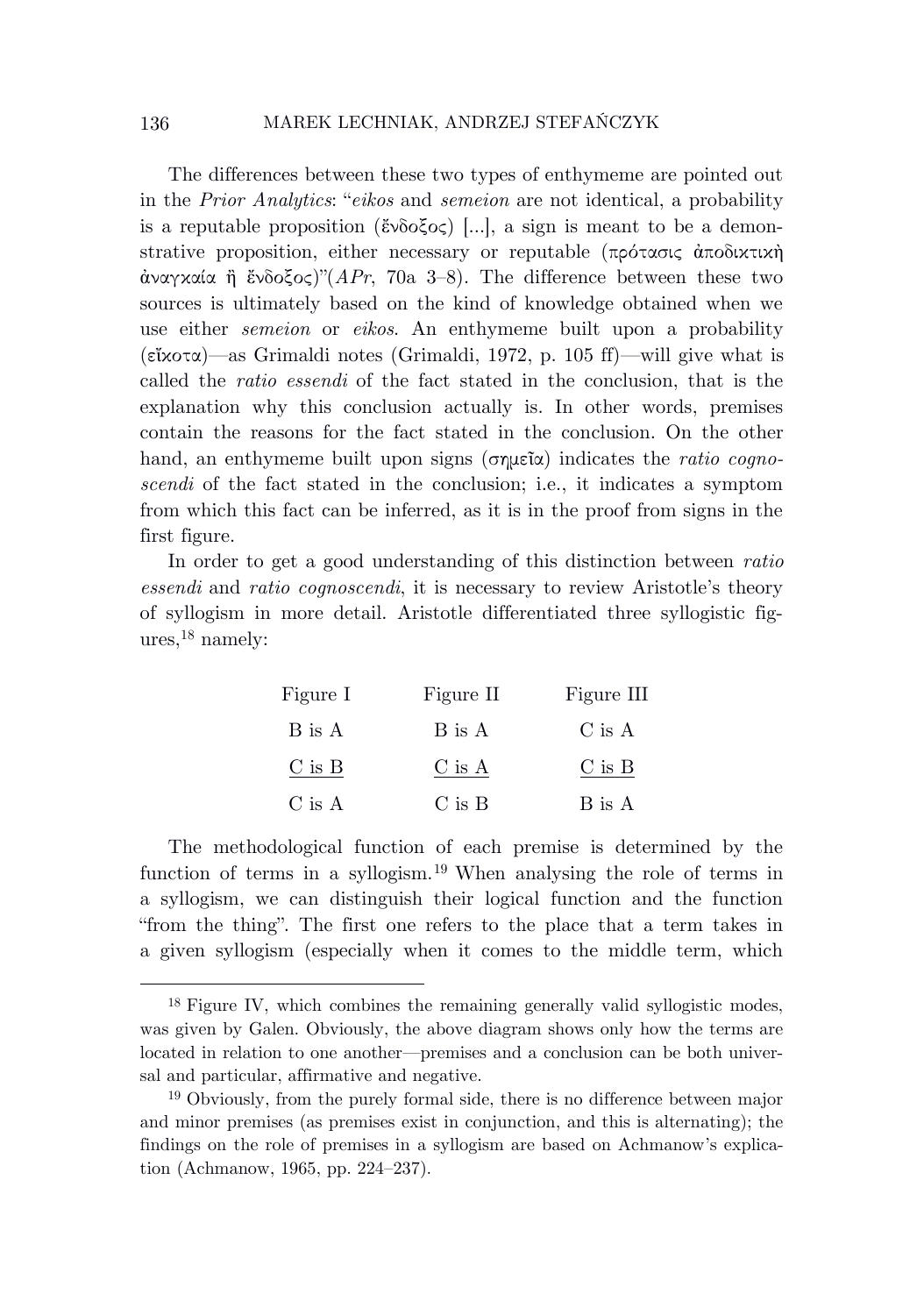appears in both premises), while the other is that of the ontological cause (reason) of what we state in the conclusion on the subject.<sup>20</sup> These functions are convergent only in syllogisms of the first figure and can be illustrated by the following table:

|       | Middle objective reason why something belongs (or     | that     | В |
|-------|-------------------------------------------------------|----------|---|
| term  | does not belong) to the subject                       | which is |   |
|       |                                                       | near     |   |
| Major | property attributed (or denied) to the sub-           | does not | A |
| term  | ject on the basis of the reason from which it twinkle |          |   |
|       | follows                                               |          |   |
| Minor | the thing to which we attribute (or deny)             | planets  |   |
| term  | something on the basis of knowledge about             |          |   |
|       | why something belongs (does not belong) to            |          |   |
|       | it                                                    |          |   |

*Functions "from the thing" in Figure I*

The third column of the table refers to a well-known example given by Aristotle in Chapter 13 of Book I of the *Posterior Analytics*:

> What is near (B) does not twinkle (A) Planets (C) are near (B) Planets (C) do not twinkle (A)

The middle term corresponds to the cause of the property that is attributed to the subject in the conclusion, the conclusion follows from the premises not only from necessity, but also because it contains knowledge of a causal relationship, which as such is necessary, so it must be necessarily true […] In this case, the major premise shows the cause and its consequences, and the minor premise indicates the presence of this cause in the subject of reasoning. (Achmanow, 1965, p. 228)

Consequently, this syllogism is an example of a syllogism based on the *ratio essendi.* However, as Aristotle notes, it is not always the case. He

<sup>20</sup> "All these [causes] are proved through the middle term. The case in which if something holds it is necessary that this does, does not occur if one proposition is assumed, but only if at least two are; and this occurs when they have one middle term. So when this one thing is assumed it is necessary for the conclusion to hold" (*APo*, 11, 94a 23–27).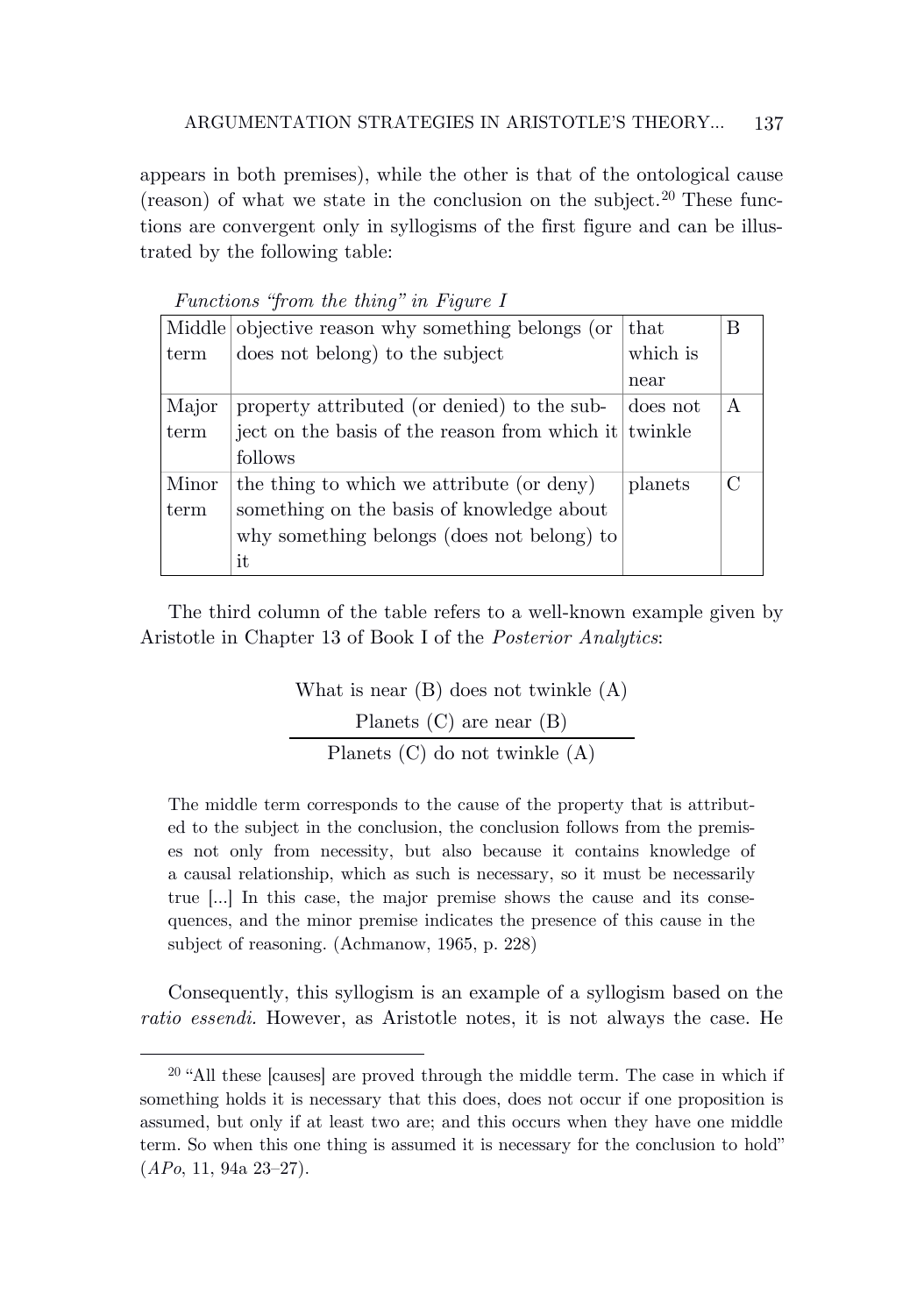gives the following example of a syllogism that is not based on knowing the cause (*APo*, 78a):

> What does not twinkle (B) is near (A) Planets (C) do not twinkle (B) Planets (C) are near (A)

This syllogism is not from the knowledge of the reason why, but from the knowledge of what something is—planets are not near because they do not twinkle, but they do not twinkle because they are near.

Although the conclusion necessarily follows from the premisses, it can not be considered to be necessarily true, because the fact that some subject is attributed with the consequence of some property does not make it necessary for the subject to possess that property itself. (Achmanow, 1965, p. 228)

What we have here is an example of a syllogism in *modus cognoscendi*. In a syllogism based on knowing the cause, logical motivation corresponds to the real cause of some property—that is why we have both the necessity of following and the necessity of a real presence of some property in the subject; this is not the case in a syllogism that is not based on the knowledge of the cause—"logical motivation does not correspond to the real cause of this property" (Achmanow, 1965, p. 228).

The definition of probability in the *Rhetoric* helps get a better understanding of *eikos* argumentation:

a probability is a thing that happens for the most part—not, however, as some definitions would suggest, anything whatever that so happens, but only if it belongs to the class of what can turn out otherwise, and bears the same relation to that in respect of which it is probable as the universal bears to the particular. (*Rhet.*, 1357a 34b 1)

Probability is based on the typicality and regularity of some properties attributed to a given class of things, and the fact that some property is attributed is a condition for inference. A premise must be known and generally accepted.<sup>21</sup> Accepting the premises based on *eikos* leads to fur-

<sup>21</sup> As D. Walton (2001) points out, when talking about eikos, it would be better to use the word plausibility instead of probability.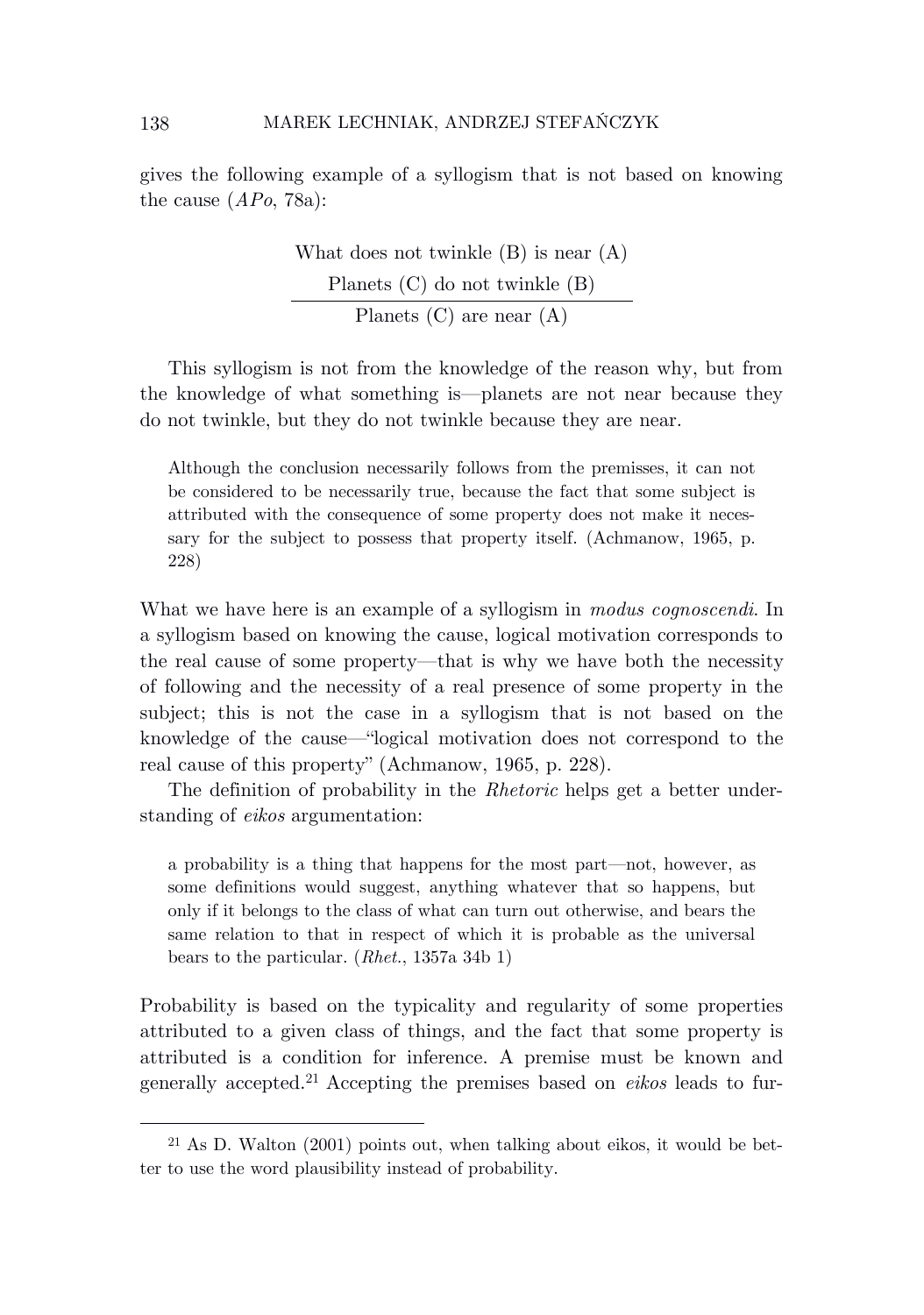ther knowledge that meets the condition of logicality on the one hand (as the conclusion implied by these premises is based on the rules of inference), and, on the other hand, these premises are acceptable to the mind because what they state corresponds to the observed facts, which is a condition for the mind to think that such is the actual fact. *Eikos* expresses an aspect of the real order that is understandable and stable. An inference from *eikos* does not conclude to an unconditioned and necessary truth; but it does present an eminently reasonable guaranty that the conclusion represents the objective fact (Grimaldi, 1972, p. 109 ff).

On the other hand, when writing about a sign in the *Prior Analytics* (*APr*, 70a, 7–9), Aristotle points to a relationship between two realities in the order of existence, which leads from the knowledge of one to the knowledge of the other. A sign is a relation between "two things" which have their foundation in the nature of these realities and their existence is objective and determined only by the fact that the existence of one depends on the existence of the other. The relationship between the sign and the signate leads the mind from the known to the unknown because of this one-to-one correspondence. It is a real relationship which has its ground in the *esse* of the sign and as such it is the relationship of formal causality (Grimaldi, 1972, p. 110). Because of the sign, we can know the signate. That is why, Aristotle believes that *semeion* has a stronger demonstrative force than *eikos*. This can be easily seen in Chapter 27 of the *Prior Analytics*, where he discusses the use of a sign in syllogistic figures. In general, the demonstrative force of a sign is expressed by the statement that "a sign wants to be a demonstrative proposition either necessary or reputable."<sup>22</sup> What follows is that there are different kinds of signs: necessary and commonly accepted ( $\hat{\eta}$  άναγκαῖα  $\hat{\eta}$  ἔνδοξος), which seems to correspond with the distinction made in the *Rhetoric* between necessary signs (τεκμήριον) and non-necessary signs (σημεῖον ἀνώνιμον). *Tekmerion* contains within itself an element of necessity in relation to the signate (πρότασις ἀποδεικτικὴ ἀναγκαῖα), while *semeion anonymon* indicates the signate only with probability (πρότασις ἀποδεικτικὴ ἔνδοξος). This distinction can be seen in the position of terms in a syllogism. *Tekmerion* is the middle term of an enthymeme or of a syllogism of the first figure and assumes the relation of necessity in respect to the signate.

This is the case in enthymemes of the first figure. We have:

<sup>22</sup> In the original: σημεῖον δὲ βούλεται εῖναι πρότασις ἀποδεικτική (*APr*, 70a 6–7).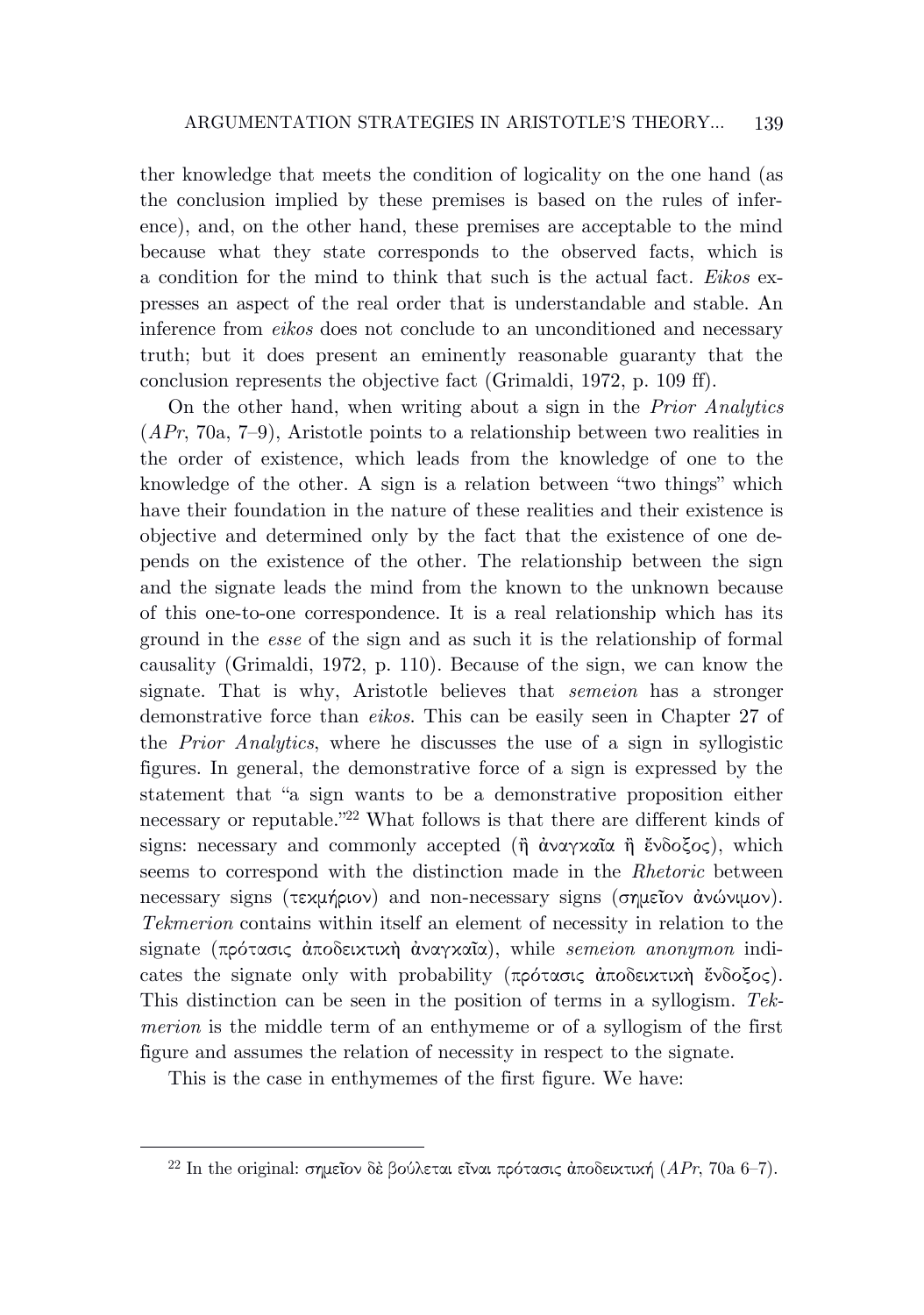[Every woman who has milk (B) is with child (A)] This woman (C) has milk (B) This woman (C) is with child (A)

If we state only the second premise—we have a sign; but if the first (implicit) premise is stated as well—we get a syllogism (deduction). As can be seen, such a rhetorical syllogism is a syllogism "from the thing", as the logical function of the middle term coincides with its "causal" function.

*Semeion anonymon* is the extreme term of inference and does not signify necessity. In turn, *semeion anonymon* as the middle term is identified in the second and third figure. "[Deduction] which proceeds through the last figure is refutable even if the conclusion is true, since the deduction is not universal nor relevant to the matter in question." On the other hand,

the deduction which proceeds through the middle figure (II) is always refutable in any case; for a deduction can never be formed when the terms are related in this way; for though a woman with child is pale, and this woman is pale, it is not necessary that she should be with child. (*APr*, 70a 30– 37)

For Aristotle's second figure, the example can be represented as follows (symbols A, B, C refer to symbols from "the thing"):

> A woman with child (B) is pale (A) This woman (C) is pale (A) This woman (C) is with child (B)

The argumentation aims to prove that a woman is pregnant, and the reason is paleness as something that accompanies pregnancy and can be stated about the woman; if there is only the second premise, we have a sign; if both premises occur together, we get a syllogism. "In the enthymeme reduced to the second figure, the sign (paleness) is the middle term when we consider its logical function, but due to its nature (as a consequence) it should be called the major term and denoted by letter A" (Achmanow, 1965, p. 319). The situation is similar with enthymemes of the third figure.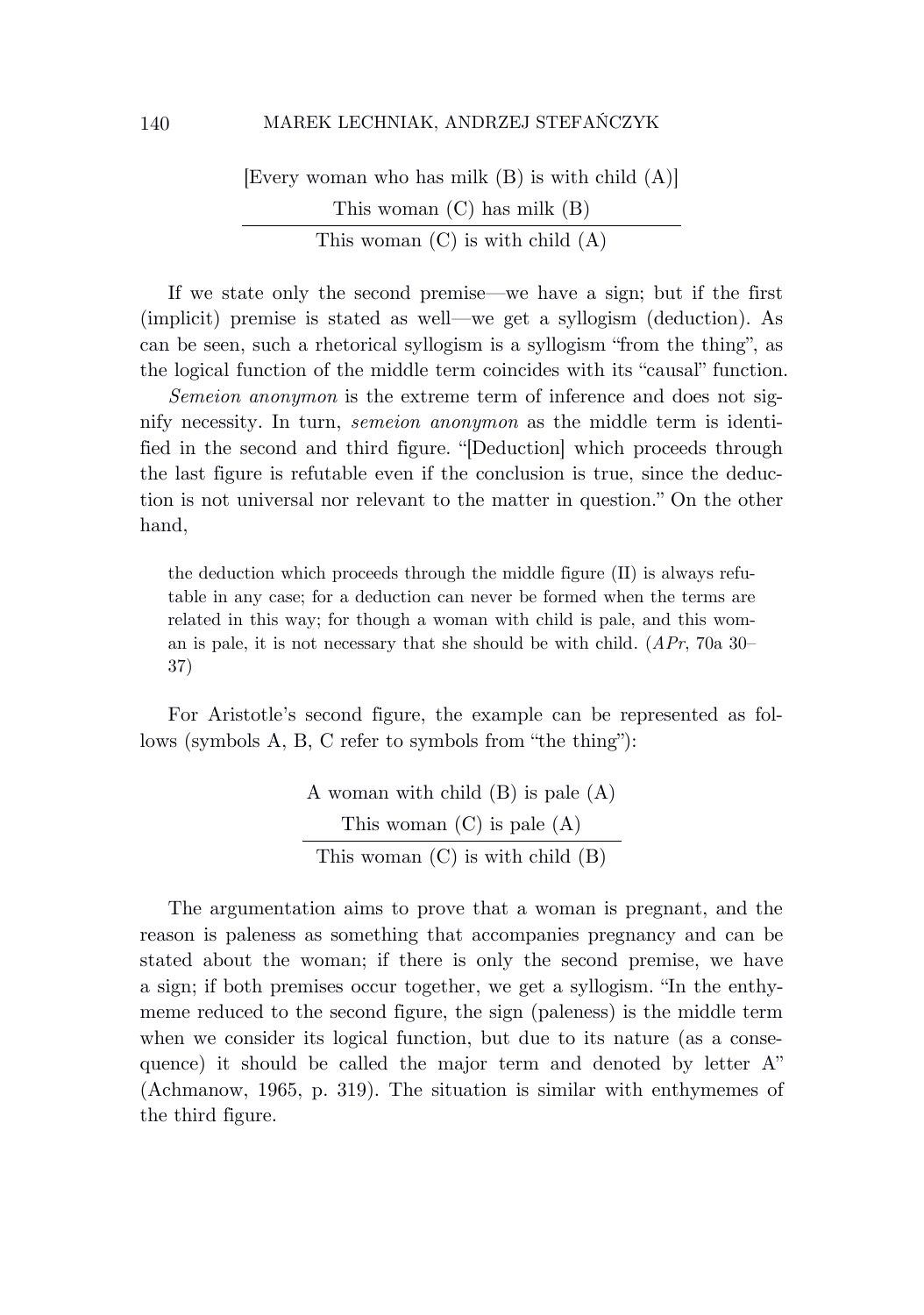| нт |  |
|----|--|
|----|--|

| Aim:                  | to conclude that there is no objective reason in |
|-----------------------|--------------------------------------------------|
|                       | the subject on the basis of the lack of conse-   |
|                       | quence in the subject.                           |
| Formal effect:        | both premises cannot be affirmative              |
| Major premise:        | universal: expresses the relationship of cause   |
|                       | and effect.                                      |
| Negative consequence  | minor premise: attributes the opposite to the    |
| in the major premise: | subject—it is affirmative.                       |
| Affirmative conse-    | minor premise contradicts the occurrence of the  |
| quence in the major   | consequence in the subject.                      |
| premise:              |                                                  |
| Conclusion for the    | sign in the second figure—consequence; is not    |
| enthymeme:            | a demonstrative sign.                            |

#### 3. THE APPARENT ENTHYM EME

As we have shown above, enthymemes from signs and from probabilities can quite easily be reduced to a demonstrative syllogism and as such can be examined by means of "ordinary" methods that are used to determine whether a deduction is valid (they differ from a demonstrative syllogism only in the kind of premises). Things are different when it comes to the apparent syllogism.<sup>23</sup> Aristotle's exposition on the *apparent* enthymeme and the *refutative* enthymeme serves to:

- (a) reveal possible errors and evasions in logical reasoning;
- (b) show how to contend with them. This is the defence of the logos against misleading and incorrect argument.

<sup>23</sup> Grimaldi notes that "there is rarely any discussion of what Aristotle calls the apparent enthymeme and the refutative enthymeme. The reticence is surprising since they represent another aspect of the enthymeme and an understanding of them would seem necessary to a full comprehension of enthymeme and enthymematic reasoning. In the present context they are particularly relevant and instructive for they confirm the three points just mentioned in the discussion of the enthymeme as the instrument of deductive reasoning: 1) the fact that rhetoric is concerned with truth, 2) the structural form of the enthymeme, and, 3) the character of its subject-matter" (Grimaldi, 1972, p. 94).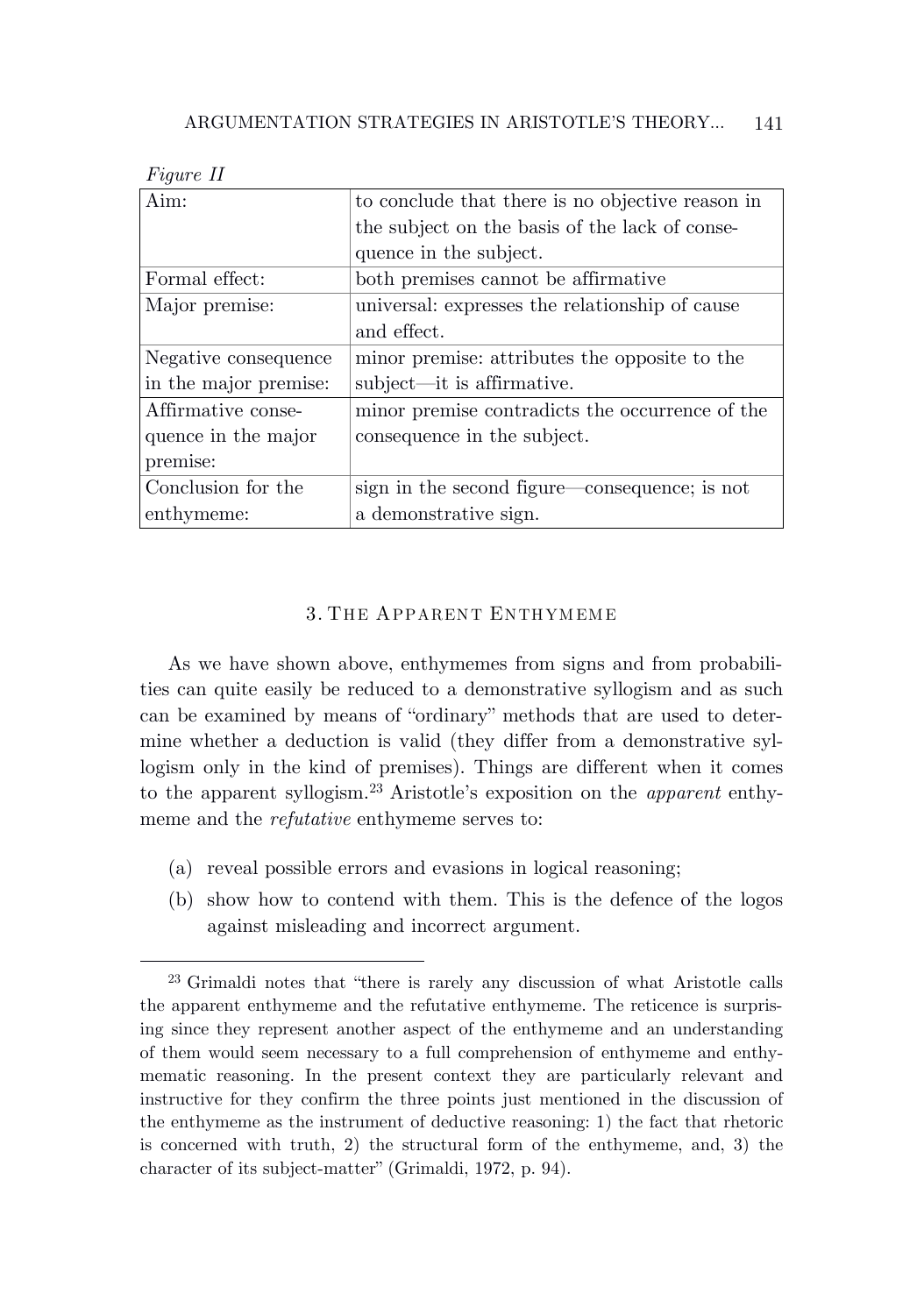In the *Sophistical Refutations*<sup>24</sup> and the *Rhetoric* (B24), Aristotle classifies nine topoi as examples for the apparent enthymeme, which is considered to be specious reasoning, i.e. reasoning that is logically invalid. These specious inferences, can be divided into three groups:

- (i) formally fallacious—treated as a syllogism in one of the three syllogistic figures, they contain a formal error;
- (ii) materially fallacious—the content of statements (premises) of such an enthymeme is false—unnecessary, unlikely, or impossible.
- (iii) inference that combines some lack in the syllogistic form and in reasoning from seemingly plausible premises, and thus imitates inference, which in fact does not take place, for example: "[…] some he saved, others he avenged, the Greeks he freed" (*Rhet.,* 1401a 10–11); each of these statements has been proved on the basis of other premises or arguments.

Ad (I) Enthymemes of the first group in the catalogue from the *Rhetoric* [B24] include topoi Ib, II, VIII, IX. These inferences are formally incorrect, namely:

- Ib follows from the use of homonymy to give the appearance of inference;
- II takes the whole and its parts as identical, though often they are not;<sup>25</sup>
- VIII—fallacy lies in omitting the middle term;

<sup>24</sup> The *Sophistical Refutations* (165b 23 ff) give two kinds of "false" inference: (i) παρὰ τὴν λέξειν (*fallacia dictionis*)—inference based on the use of linguistic forms that "seem to refute a statement"; apparent deductions make use of the following linguistic forms: 1) homonymy (ὁμωνυμία), 2) amphiboly—ambiguous words (ἀμφιβολία), 3) combination of expressions (συνθέσις), 4) division of expressions (διαίρεσις), 5) prosody, or changing the length of vowels (προσφδία), 6) incorrect grammatical forms (σχῆμα λέξεως). (ii) ἔξω τῆς λέξεως (*fallacia extra dicionem*)—inference based on the erroneous use of non-linguistic forms.

<sup>25</sup> Fallacy of the statement: "The one who knows the letters knows the whole word, since the word is the same thing as the letters which compose it", can be demonstrated by the following reconstruction: Who knows [all] parts of the whole, knows the whole. Each word is a whole made up of letters. Hence, anyone who knows all the letters [that make up a word] knows this word (*Rhet.*, 1401a 28–29).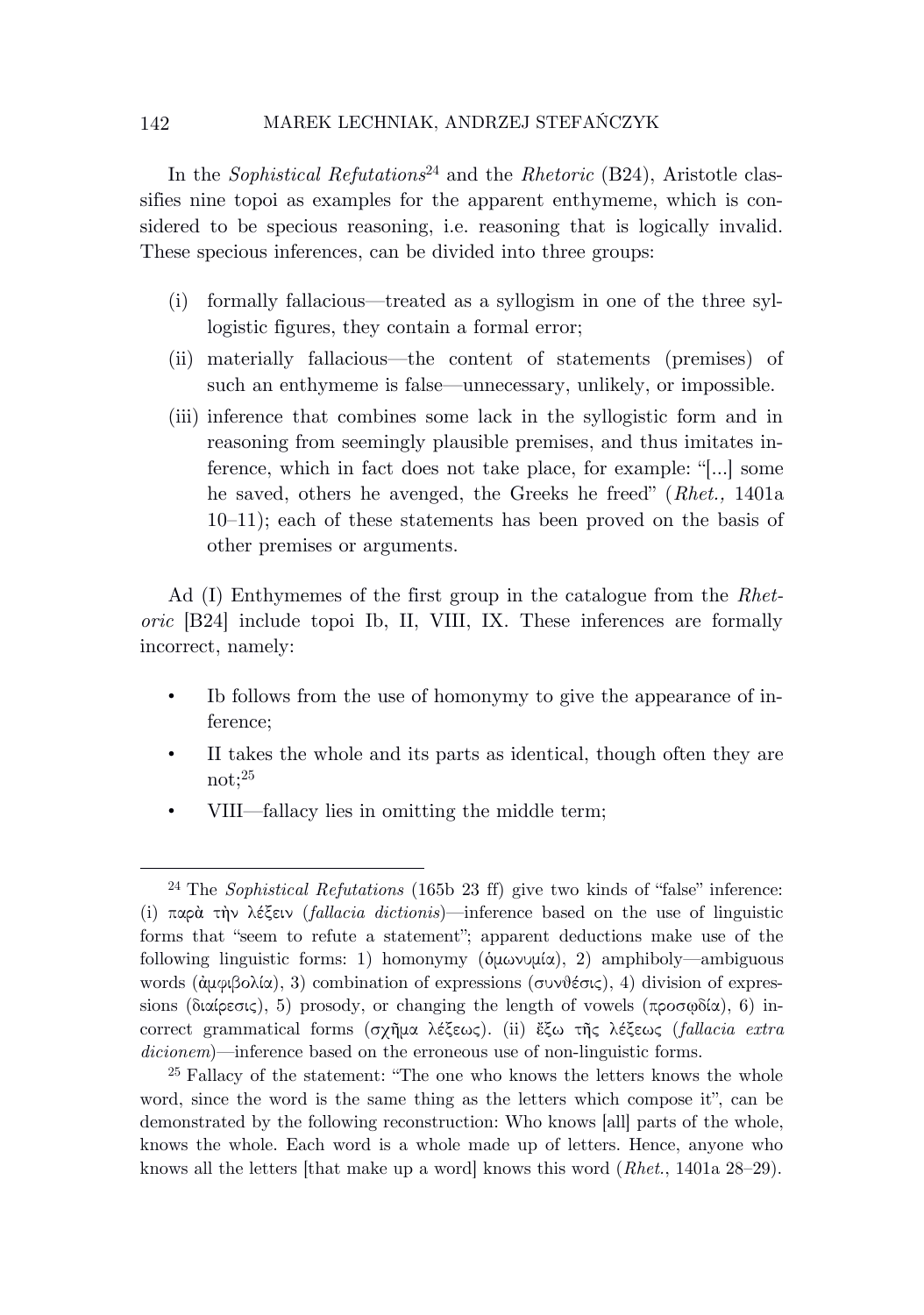• IX (*fallacia secundum quid est similiter*)—is based on using an expression in an absolute sense (i.e. without qualification) and in a particular sense interchangeably;<sup>26</sup>

Ad (ii) Materially fallacious inference, where fallacy of one of the premises can be caused by topoi V–VII, which are formally fallacious:<sup>27</sup>

- V (*fallacia accidentis*; *Soph. Ref.*, 166b 28–32)—fallacy that occurs because it is assumed that the same applies to a thing as to one of its attributes;
- VI (*fallacia consequentis*; *Soph. Ref.*, 167b 1–9)—fallacy stems from the belief that the relation of consequence is convertible; i.e., if we assume that every A is B, then every B is also A (or in other words, by assuming that if there is A, then there is B, it is assumed that if there is B, there is also A);
- VII (*fallacia propter non causam ut causa*; *Soph. Ref.*, 167b 21 ff)—accepts the principle that because an event happened earlier, it is a cause of a later event (*post hoc ergo propter hoc*).

Ad (iii) Inference that is fallacious both because of the form of a syllogism and of its content: by using seemingly probable premises (IV) or by suggesting that they follow from some reasoning that, in fact, is missing (Ia, III).

An important property of the apparent enthymeme is that it inadequately represents reality as it is and as it can be known (Grimaldi, 1972, p. 95), because "what makes a sophist is not his abilities but his choices"

<sup>26</sup> Reconstruction of an example: What is not is an object of opinion. Whatever is an object of opinion is [as an object of opinion]. Therefore, what is not, is [as an object of opinion]. Normally, taking into account the information in square brackets, we have the Barbara syllogism; but deleting the information in the brackets changes the relative meaning into the absolute one. Then we have a distinction: "is (in reality)"—"is (as an object of opinion)" (*Soph. Ref*., 166b 37– 167a 19).

<sup>27</sup> Strictly speaking, topoi V–VII, just as the topoi of group I, are also examples of formally fallacious inferences. What makes them different from the topoi of group I is that they are used as an apparent proof for premises (and not as a proof for the conclusion, as is the case in group I). They result in false premises. More properly, we would say that the premises in the topoi of group II are fallaciously justified (*petitio principii*).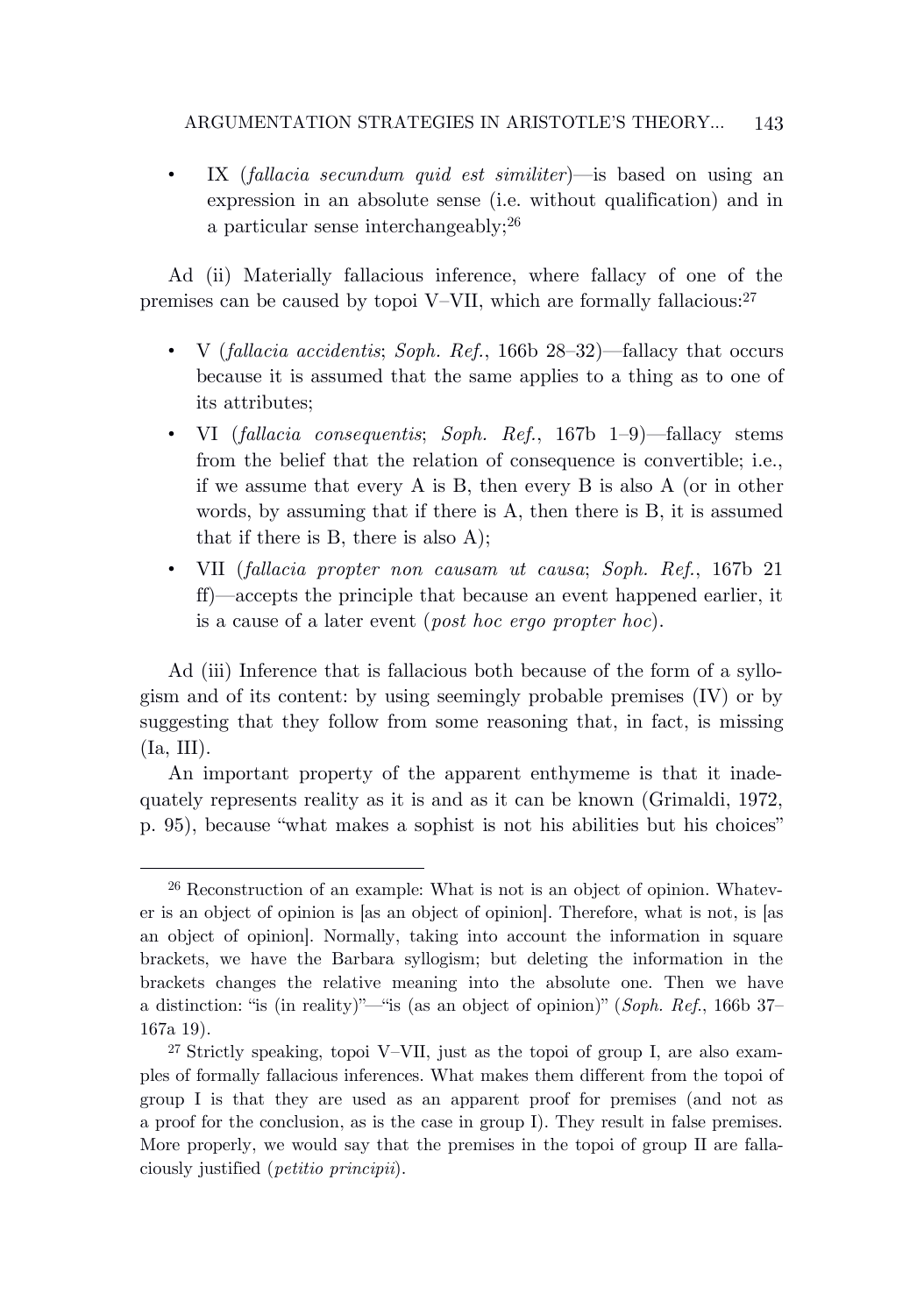(*Rhet.,* 1355b 17–18). In all cases, the apparent enthymeme does not validly demonstrate the probable knowledge; i.e., the knowledge concerning the contingent reality, but it usually gives the appearance of demonstrating—φαίνεσθαι δεικνύναι (*Rhet.,* 1356a 36). Aristotle also uses the term "eristic syllogism", or "eristic (contentious) deduction" for the apparent enthymeme  $(Top. 100B 13-101a 4),$ <sup>28</sup> and by that he understands those arguments "that deduce or appear to deduce to a conclusion from premises that appear to be reputable but are not so" (*Soph. Ref.,* 165b 7–8).

#### 4. THE REFUTATIVE ENTHYM EME

According to Aristotle, an argument may be refuted in two ways: 1) by a counter-deduction (ἀντισυλλογισάμενον), or 2) by bringing an objection (ἔνστασιν) (*Rhet.*, 1402a 31).

Ad (1) The difference between the demonstrative (deictic) enthymeme and the refutative enthymeme (elenctic) is determined by placing logical argumentation in rhetoric into the context of dialectical argumentation:

[…] there are two kinds of enthymemes. One kind proves some affirmative or negative proposition; the other kind disproves one. The difference between the two kinds is the same as that between refutation and deduction in dialectic. The probative enthymeme makes an inference from what is accepted, the refutative makes an inference to what is unaccepted. (*Rhet.,* 1396b 23–28)

Thus, the relation between deictic and elenctic enthymeme in rhetoric is analogous to the relation between a dialectical syllogism and elenchos in dialectics (*Soph. Ref.*, 164b 27–165a 3). "As elenchos and the dialectical syllogism are both syllogisms, one destructive, the other constructive, so are the elenctic and deictic enthymemes both enthymemes. Any difference between them resides solely in the fact that the elenctic enthymeme (just as elenchos itself) is inference directed to disprove the conclusion reached

<sup>28</sup> According to Aristotle, there are three types of reasoning depending on the purpose and nature /content of premises: (1) scientific reasoning/reasoning used in science—aimed at reaching the truth; and proceeding from true  $/$  necessary premises; (2) reasoning in rhetoric—aimed at defeating an opponent; here premises are probable, i.e. believed by most people—ἐξ ἐνδόξων; (3) eristic / sophistical reasoning—the content of a dispute is not important; this kind of dispute called γωνικῶς or ἐριστικῶς was practised by Sophists, and it is the subject of Aristotle's *Sophistical Refutations*.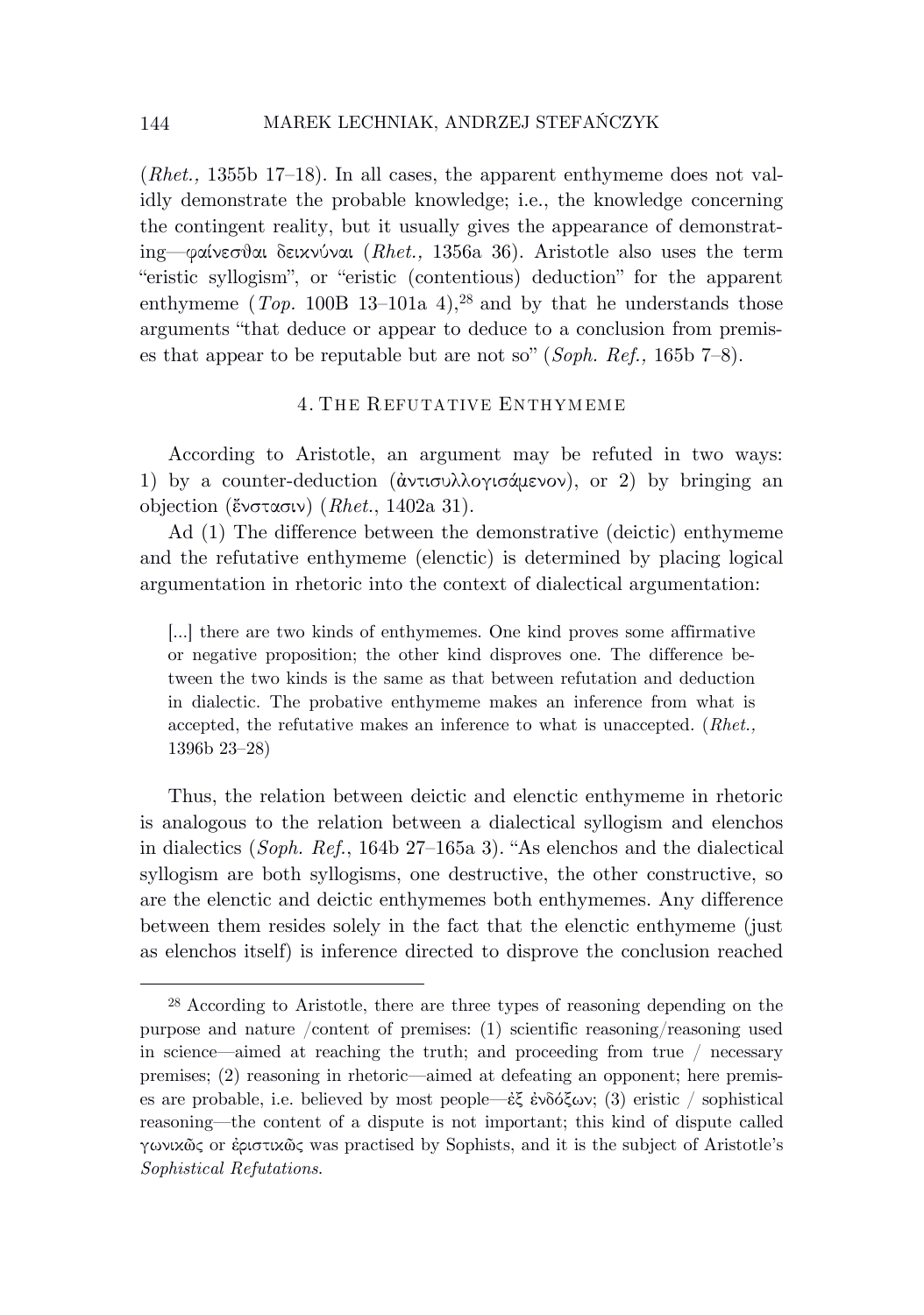by the deictic enthymeme that it is refuting (Grimaldi, 1972, p. 100)."<sup>29</sup> Deictic and elenctic enthymemes use the same topoi and these topoi, categories of reasoning, are usually based on probabilities (ἐκ τῶν  $\dot{\epsilon}$ νδόξων), which results in the fact that many of them are contradictory to one another (*Rhet.,* 1402a 33–35). Since opposing probabilities are possible, there is a reason for using the refutative enthymeme in order to infer a conclusion that negates the conclusion of a demonstrative enthymeme while keeping the same categories of argument.

Ad (2) "An objection (ἔνστασις) is a proposition contrary to a proposition" (*APr*, 69a 37); *enstasis* consists in standing in the way of an opponent's reasoning by denying one of his premises, before he formulates a syllogism which should be answered with a counter-syllogism. *Enstasis* questions universal premises and it must be made in the same figure in which the initial syllogism was formulated (Aristotle, Polish ed. 1990, p. 247, note 95).

In the *Rhetoric*, Aristotle gives four ways of raising objections to an opponent's premises: "Objections, as appears in the *Topics*, may be raised in four ways—either by directly attacking your opponent's own statement, or by putting forward another statement like it, or by putting forward a statement contrary to it, or by quoting previous decisions." <sup>30</sup> In his commentary to the *Prior Analytics*, Kazimierz Leśniak gives a brief and clear explanation of these four ways. An objection (ἔνστασις) can be raised:

1) on the basis of the thing itself (ἐξ ἑαυτοῦ)—if someone claims that love is good, we object either a) by stating that every need is bad, which is a universal statement, or b) by stating that unhappy love is bad, which is a particular statement.<sup>31</sup>

2) on the basis of a similarity (ἐκ τοῦ ὁμοίου)—if a statement that we question says that those who have been badly treated hate those who

<sup>29</sup> Cf. *Rhet.*, 1403a 15–31, also 1418b 2–6.

<sup>30</sup> αἰ δ᾽ ἐνστάσεις φέρονται καθάπερ καὶ ἐν τοῖς τοπικοῖς τετραχῶς ἢ γὰρ ἐξ ἑαυτοῦ ἢ ἐκ τοῦ ὁμοίου ἢ ἐκ τοῦ ἐναντίου ἢ ἐκ τῶν κεκιμμένων (*Rhet.*, 1402a 34 ff).

<sup>31</sup> Aristotle's initial argument can be presented in the form of reasoning: Every need to do good is good (P; enthymematic premise). Love is the need to do good  $(Q)$ . Therefore, every love is good  $(R)$ . Using the first method, we refute the major premise with the argument: Every lack is evil. Every need is a lack. Therefore, every need is evil. Therefore, the need to do good, is evil.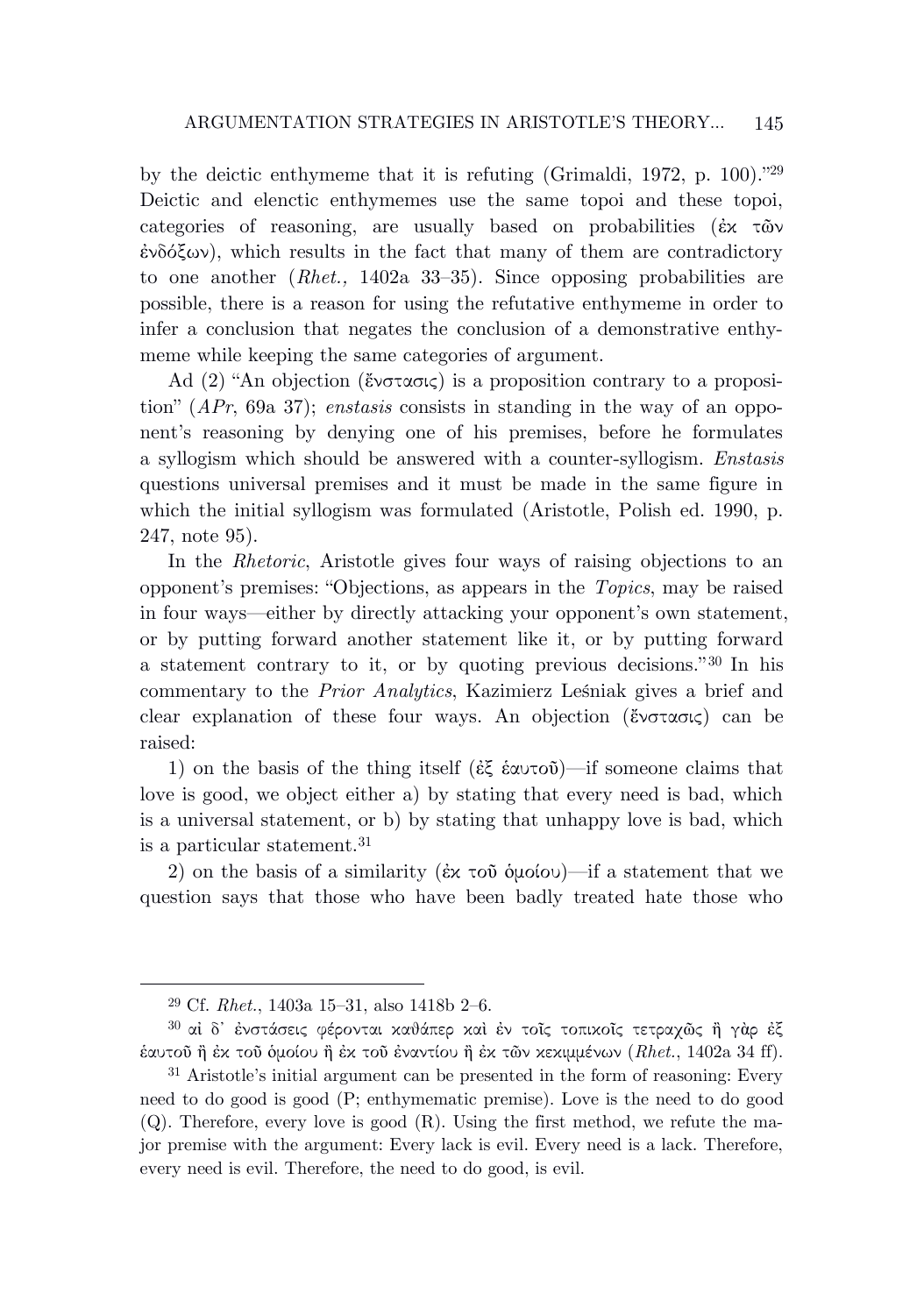treated them badly, we reply that those who have been well treated do not always treat well those who treated them well.<sup>32</sup>

3) on the basis of a contradiction (ἐχ τοῦ ἐναντίου)—if someone claims that a good person does good to all his friends, we reply that a bad person does not do evil to all his friends.

4) on the basis of previous decisions (ἐκ τῶν κεκιμμένων)—if the statement that we question says that we should always be forgiving to drunken people, we reply that Pittakos is by no means worthy of praise, because if he were he would not deserve stricter punishment than the one who being drunk did bad things (Aristotle, Polish ed. 1990, p. 248, note 99).

From what has been written above, it can be concluded that *enstasis* is a probable proposition that suggests that an opponent has made a false statement, or strictly speaking, that undermines his belief in the truth of the claim he has made by challenging one of his premises or showing that his reasoning to justify the premise is invalid. This explanation corresponds to the definition of *enstasis* given in the *Prior Analytics*, namely that "*enstasis* is a proposition contrary to a proposition" (*APr*, 69a 37). The use of *enstasis* in challenging an argument can be considered from the perspective of contemporary non-classical logics. The classical propositional calculus (and classical consequence) fails to provide an adequate view of argumentation by *enstasis*. The core of this argumentation is to "block" an opponent's argument by challenging his premise. Meanwhile, classical logic is monotonic; i.e.: If  $X \vdash \varphi$ , then  $(X \cup \psi) \vdash \varphi$  (if premises are contradictory, then a set of propositions derived from them is contradictory and hence trivial). Thus, adding the *enstasis* to premise, will lead the system of conclusions into collapse (contradiction). From the point of view of the theory of argumentation, such an approach to blocking

<sup>32</sup> Here again, the challenged argument can be presented in the form of the Barbara syllogism: Everyone who has suffered distress, hates. Everyone who has suffered evil, has suffered distress. Therefore, everyone who has suffered evil, hates. The first premise of this argument can be challenged by means of an antithesis: "Those who have experienced good, do not always love." This antithesis can be supported by an argument: [Each] experience of good is similar to the experience of evil. Some who experience good do not love. Therefore, some who suffer evil do not hate.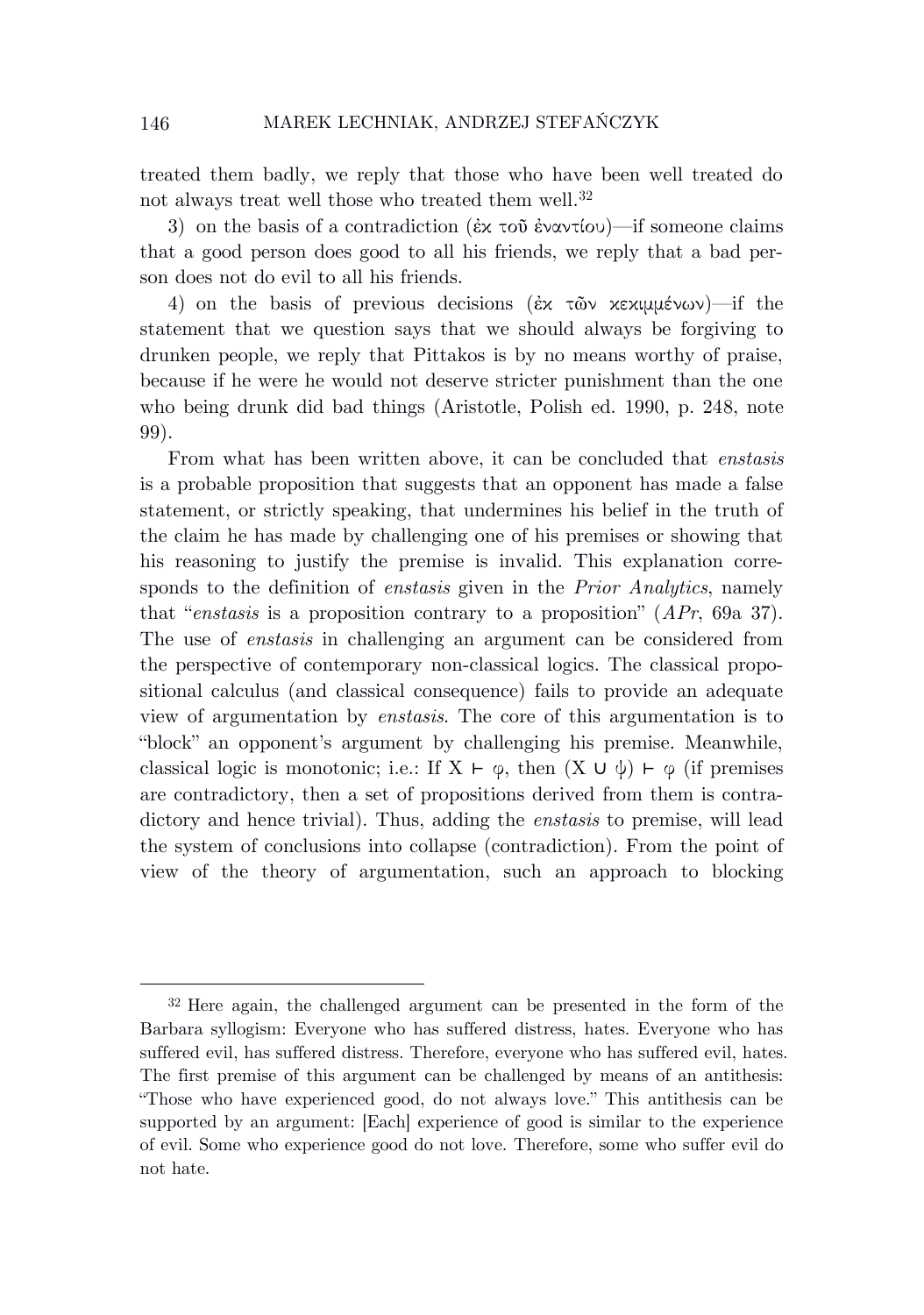a premise is obviously undesirable. It seems that non-monotonic logics, for example, can be a useful tool here.<sup>33</sup>

We are said to be reasoning non-monotonically when we allow that a conclusion that is well drawn from given information may need to be withdrawn when we come into possession of further information, even when none of the old premises is abandoned. In brief, a consequence relation is non-monotonic iff it can happen that a proposition x is a consequence of a set A of propositions, but not a consequence of some superset A ∪ B of A. (Makinson, 2008, p. 2)

To come back, for example,<sup>34</sup> to the *enstasis* on the basis of the thing itself (ἐξ ἑαυτοῦ) ("if someone claims that love is good, we object either a) by stating that every need is bad, which is a universal statement, or b) by stating that unhappy love is bad, which is a particular statement"): the thesis that love is good is based on implied assumptions—*enstasis*

<sup>33</sup> Formal theories of belief revision can serve as another tool here. They describe formal conditions for rational revision of beliefs; that is, adding (expanding), removing (contracting) and "exchanging" a given belief into a belief that contradicts it (revision). The operation of contracting would be the closest to *enstasis*: an argument that we give forces the opponent to give up his belief about the truth of a premise initially accepted. For more details on the formal theory of belief revision, see (Lechniak, 2011). On the other hand, in the so-called formal epistemology, there is the concept of defeasible reasoning developed by J. Pollock. What is essential in this theory is the distinction made between defeasible schemes and indefeasible schemes. Reasoning in line with defeasible schemes provides reasons for a conclusion and mandates a conclusion if there is no information that would contradict this conclusion. A set of defeaters that may challenge the justification of the conclusion is associated with the schemes of defeasible reasoning. Reasoning is indefeasible if a set of defeaters is not associated with it (e.g. reasoning based on the laws of logic). Two kinds of defeaters can be distinguished: the rebutting defeater, which is an argument for the opposite conclusion (any reason for denying the conclusion), and the undercutting defeater, which attacks the inference between the premises and the conclusion of defeasible reasoning; cf. (Pollock, 2008) and /or (Pollock & Gillies, 2000). As a reviewer of this article rightly suggests, rebutting defeaters can be related to the issue of contradictory syllogisms, and undercutting defeaters—to using topoi based on fallible, in some cases, forms of inference.

<sup>&</sup>lt;sup>34</sup> The above attempt is only preliminary and there is no doubt that it requires refining; our aim is just to show that *enstasis* can be described in the language of non-monotonic logics.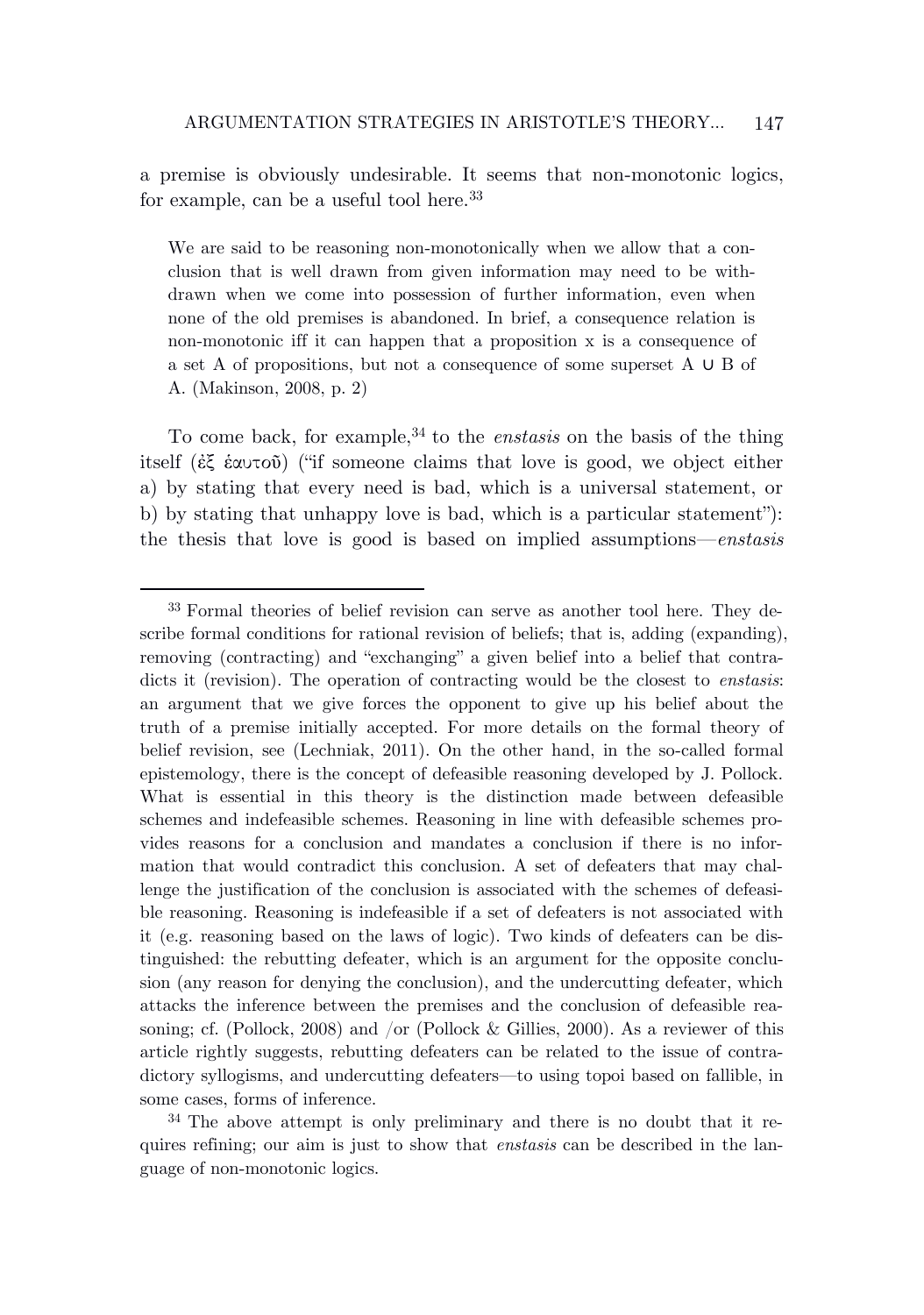attacks the implied premise that every need to do good is good. Using the sign  $\vdash$  for the enthymematic inference,<sup>35</sup> we can write the initial reasoning that is attacked as  $P \wedge Q \vDash R$ , while the counter-argument ("Every") need is evil" (S)) added to a set of premises negates the conclusion; i.e.,  $(P \wedge Q \wedge S) \vDash \neg R$ , and consequently  $(P \wedge Q \wedge S) \not\models R$ .

#### 5. SUM MARY

In summary, the following conclusions can be drawn:

(i) the enthymeme that proceeds from what is probable ( $\epsilon \tilde{\iota} \times \iota$ ) and from what is necessary (σημεῖον ἀνώνιμον) implies conclusions corresponding to its suppositions; that is why, conclusions can be only probable in a (rhetorical) syllogism, or they can be strictly scientific statements (τεκμήριον), as is the case with conclusions in an apodeictic syllogism.

(ii)demonstrative and refutative enthymemes do not differ (taking into account the omitted major premise) in their structure from apodeictic syllogisms; the difference lies in their premises. Since the aim of an enthymeme is rhetorical (to convince the listener), the argument must be concise and that is why the major premise is omitted (as the implied one).

(iii) the conciseness of an enthymeme makes it possible to use apparent enthymemes, i.e. reasoning that is logically invalid; when such an apparent enthymeme is "expanded" into a full syllogism, this invalidity becomes obvious.

(iv) contemporary non-monotonic logics (e.g. default logic, defeasible logic or the theory of belief revision) can be useful in the analysis of enthymematic argumentation.<sup>36</sup>

<sup>35</sup> J. Malinowski (1997) points out that, just as in the classical formalization of reasoning, we would use the following statements: "If *P* is true, then *Q* must be true" or "If we accept *P*, then we must accept *Q*", so in the formalization of common reasoning we would use statements such as "If *P*, then it is usually *Q*", "If *P* is acceptable, then *Q* is acceptable", "If *P* is probable, then *Q* is probable."

<sup>36</sup> To date, we have not found any studies that would show how these logics can be practically applied in the formal analysis of an enthymeme.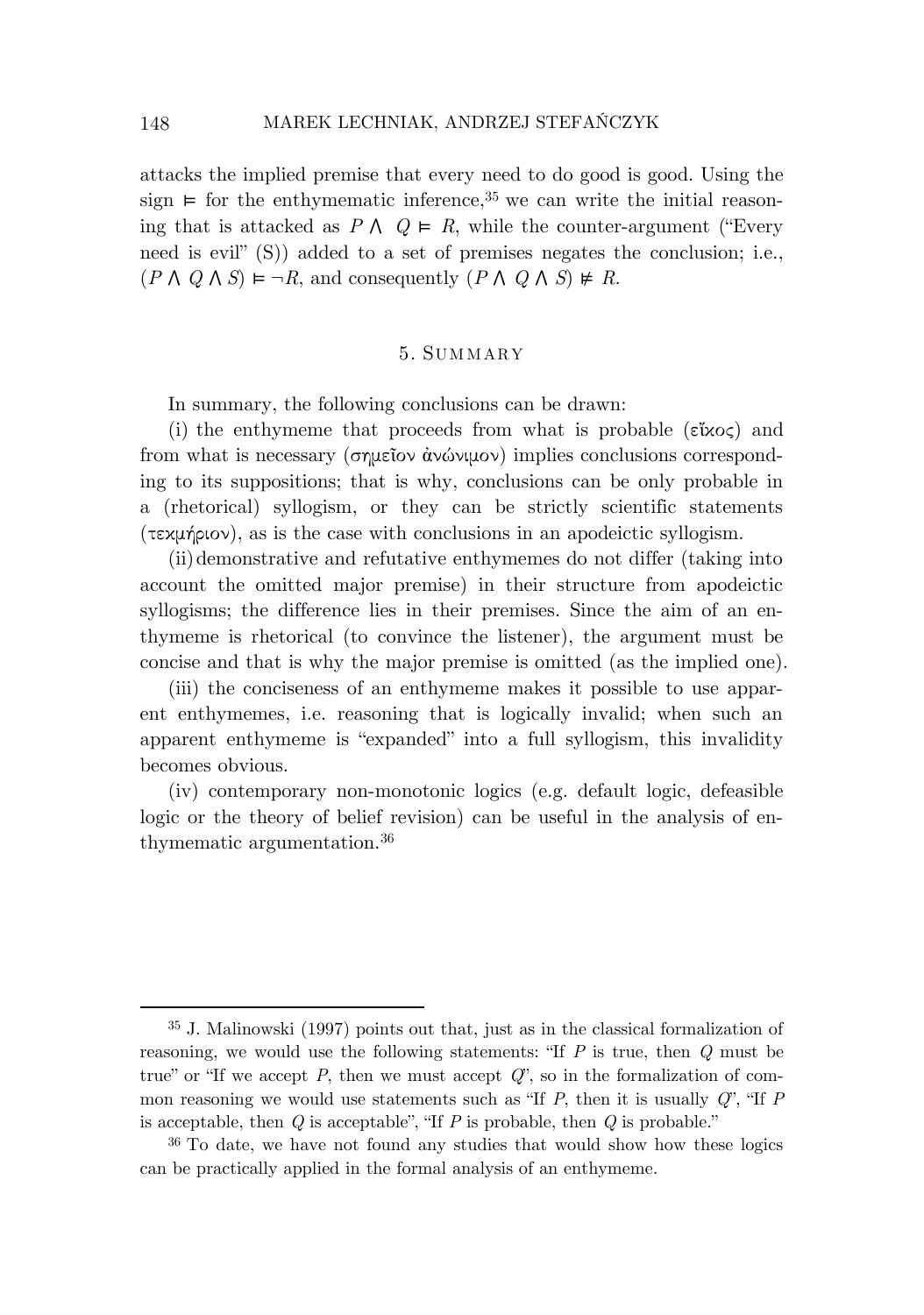## **REFERENCES**

Achmanow, A. (1965). *Logika Arystotelesa*. Warsaw: PWN.

- Bitzer, L. (1959). Aristotle's Enthymeme Revisited. *Quarterly Journal of Speech*, *45*(4), 399–408. Reprinted in: K. V. Erickson (Ed.), *Classical Heritage of Rhetoric* (pp. 141–155). Metuchen, New Jersey: Scarecrow Press.
- Grimaldi, W. M. A. (1972). *Studies in the Philosophy of Aristotle's Rhetoric*. Wiesbaden: Franz Steiner Verlag.
- Hacking, I. (2013). What Logic Did to Rhetoric. *Journal of Cognition and Culture, 13*(5), 419–436.
- Lechniak, M. (2011). *Przekonanie i zmiana przekonań*. Lublin: Wyd. KUL.
- Lechniak, M. (2012). *Elementy logiki dla prawników*. Lublin: Wyd. KUL.
- Malinowski, J. (1997). Logika niemonotoniczna. *Przegląd Filozoficzny. Nowa Seria*, *21*(1), 37–53.
- Madden, E. H. (1952). The Enthymeme: Crossroads of Logic, Rhetoric and Metaphysics. *Philosophical Review*, *61*(3), 368–376.
- Madden, E. H. (1957). Aristotle's Treatment of Probability and Signs. *Philosophy of Science*, *24*(2), 167–172.
- Makinson, D. (2008). *Od logiki klasycznej do niemonotonicznej.* Toruń: Wyd. Naukowe UMK.
- Malinowski, J. (1997). Logika niemonotoniczna. *Przegląd Filozoficzny. Nowa Seria*, *21*(1), 37–53.
- McBuruney, J. H. (1936). The Place of Enthymeme in Rhetorical Theory. *Speech Monographs*, *3*, 49–74. Reprinted in: K. V. Erickson (Ed.), *Aristotle, The Classical Heritage of Rhetoric* (pp. 117–140). Metuchen, New Jersey: Scarecrow Press.
- Perelman, Ch. (2002). *Imperium retoryki.* Warsaw: PWN.
- Pollock, J. (2008). *Defeasible Reasoning*. In: J. Adler, L. Rips (Eds.), *Reasoning: Studies of Human Inference and its Foundations* (pp. 451– 470)*.* Cambridge: Cambridge University Press.
- Pollock, J., Gillies, A. (2000). Belief Revision and Epistemology. *Synthese, 122*(1–2), 69–92.
- Ross, W. D. (1949). *Aristotle's Prior and Posterior Analytics*. Oxford: Oxford University Press.
- Sprute, J. (1982). *Die Enthymemtheorie der aristotelischen Rhetorik*. Gottingen: Vandenhoeck & Ruprecht.